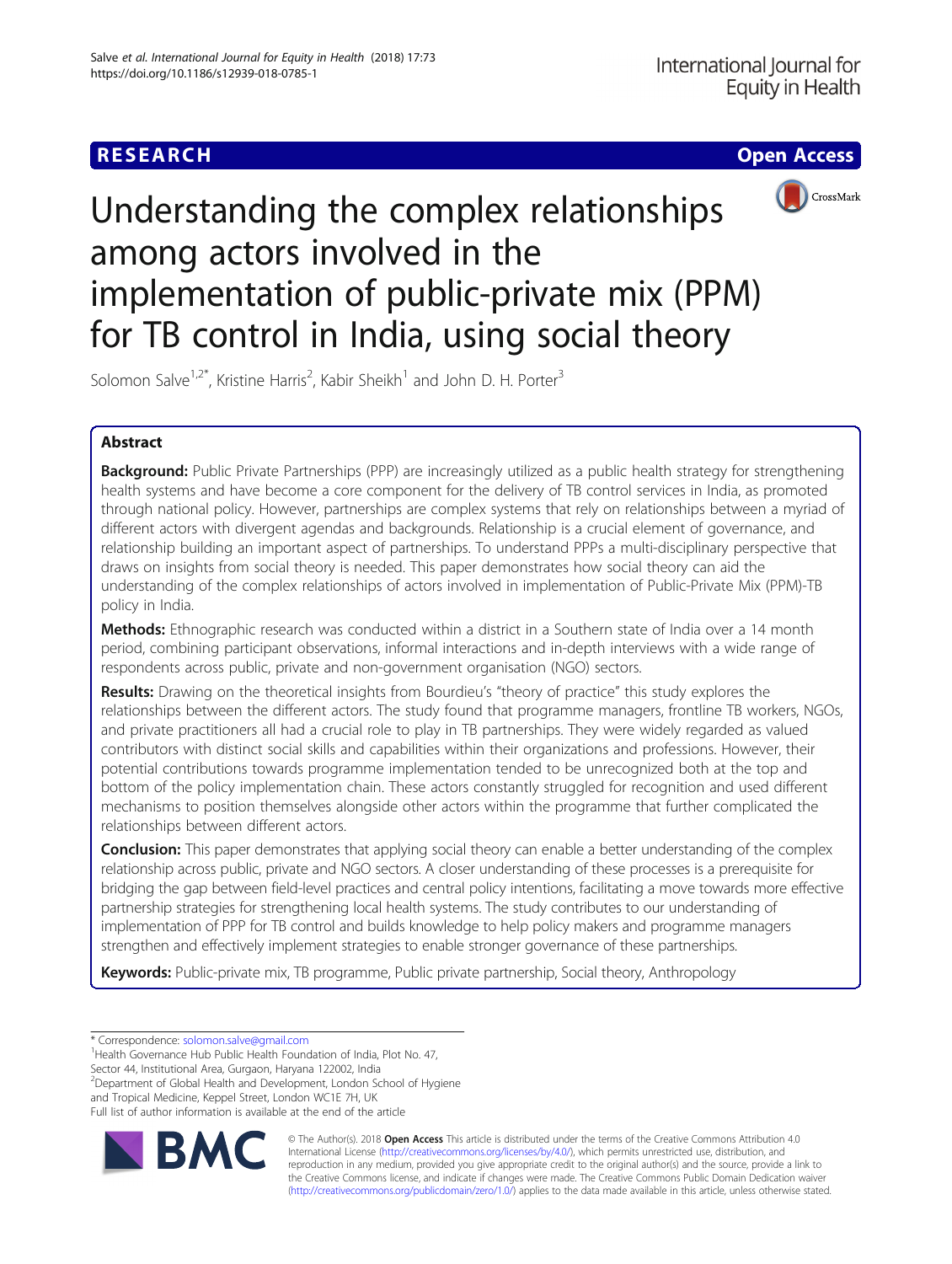# Background

Public-Private Partnerships (PPP) are increasingly promoted in India and globally as an innovative strategy for strengthening local health systems [[1\]](#page-12-0). Such partnerships are specifically recognized to be important in the significant scaling up of essential services needed to achieve the national and the global visions espoused by Universal Health Coverage (UHC), itself highlighted within the Sustainable Development Goals (SDGs) [\[2\]](#page-12-0). For the purpose of this paper, partnership is broadly considered to indicate inter-organizational relationships and collaborations involving individuals and organizations from the public, private and NGO sectors for delivering better healthcare. Engaging all relevant healthcare providers in TB care and control through public-private mix  $(PPM)^1$  approaches is, for example, considered an essential component of the WHO's Stop TB Strategy [[3,](#page-12-0) [4\]](#page-12-0). As per the Global TB report 2017 India is one among the five countries (in descending order - India, Indonesia, China, the Philippines and Pakistan) having the largest number of incident cases in 2016 which together accounted for 56% of the global total [\[5](#page-13-0)]. In 2016, the estimated incidence of TB in India was approximately 2.8 million accounting for about a quarter of the global burden of TB [[6\]](#page-13-0). The Revised National Tuberculosis Control Programme (RNTCP) in India employs a comprehensive approach, involving a wide range of public and private providers previously not linked to the TB control programme [[7](#page-13-0), [8\]](#page-13-0). National PPM-TB policy for engagement with the private sector has been a core component in the TB control strategy for more than a decade [\[9,](#page-13-0) [10\]](#page-13-0). The partnership initiatives under the PPM-TB policy broadly aims to strengthen the referral systems between the public, the private and NGO sectors to reach out to more patients and to provide standardized diagnosis and treatment [[11](#page-13-0)]. RNTCP has established Designated Microscopy Centres (DMCs) across the country, but accessibility to DMCs in difficult to reach areas remains to be sub-optimal. It is envisaged that NGO/private provider supported sputum collection centres can be established to enhance equity and provide ease of accessi-bility to patients [\[12\]](#page-13-0).

In order to maximize the health benefits of partnerships and strengthen local health systems, Widdus (2003) asserts that it is important to understand the implementation of public-private partnerships [[13](#page-13-0)]. This can provide the basis for thinking through how to enable stronger governance of these partnerships - understanding governance as encompassing concern for the management of these relationships in implementation to support the achievement of their goals  $[14]$  $[14]$ . However, current evaluations of PPPs mostly focus on global and national level experience [[15,](#page-13-0) [16](#page-13-0)], with limited attention paid to how 'individual partnerships' work and play out at the local level – that is, considering how they are perceived and how they are put into practice [[17,](#page-13-0) [18](#page-13-0)]. Available studies of PPP implementation [[19](#page-13-0)–[22](#page-13-0)] also fall short in providing an adequate picture of the day to day implementation of partnerships at the local level, demonstrating little understanding of the relationships between different actors. Yet partnerships are complex systems that rely on relationships between a myriad of different actors with divergent agendas and backgrounds. In their analysis of Indian TB partnerships, Ogden and Porter (2000), for example, placed emphasis on relationship building as an important aspect of partnerships [[23\]](#page-13-0). Similarly, Ramiah and Reich (2006) in their study of HIV/AIDS partnership in Botswana, identified the need for partners to build relationships, not only at a technical level but also at operational levels [\[24\]](#page-13-0). More generally, relationships between actors are not technically determined [\[25\]](#page-13-0), but are rather constantly influenced by the relational elements that guide human behaviour and social relationships [\[26](#page-13-0)–[28\]](#page-13-0). In order to understand the implementation of PPPs, it is important, then, to understand the factors influencing relationships between the actors involved within them. The complexity of these relationships can best be understood by applying multi-disciplinary perspectives drawing on insights from social theory. Although several studies have demonstrated the relevance of social theory, and anthropological perspectives in understanding health policy-making and implementation [[25](#page-13-0), [29](#page-13-0)–[37](#page-13-0)], the use of social theory remains limited in policy implementation studies.

Against this backdrop, this paper aims, first, to demonstrate how social theory can aid understanding of the complex relationships of actors involved in the implementation of public-private partnerships – focusing on the implementation of the national policy for engaging the private sector in Tuberculosis control in India. Relationship is a crucial element of governance, and relationship building an important aspect of partnerships. So the paper also draws conclusions from this analysis relevant to the governance of PPPs.

# **Methods**

# Theoretical framing

To aid inquiry into the local level implementation of PPPs, this paper draws on theoretical insights from Pierre Bourdieu's 'theory of practice'. Bourdieu (a French anthropologist and social theorist) was interested in understanding the complex relationships between the individual and society, considering the interaction between agency (individuals' independent ability to make decisions and free choices [[38\]](#page-13-0)) and structure ('structure' is responsible for shaping individual behavior, and that it restricts the choices made by individuals [[39\]](#page-13-0)). In the process of his studies, he conceptualized four interrelated concepts of field, habitus, capital and doxa to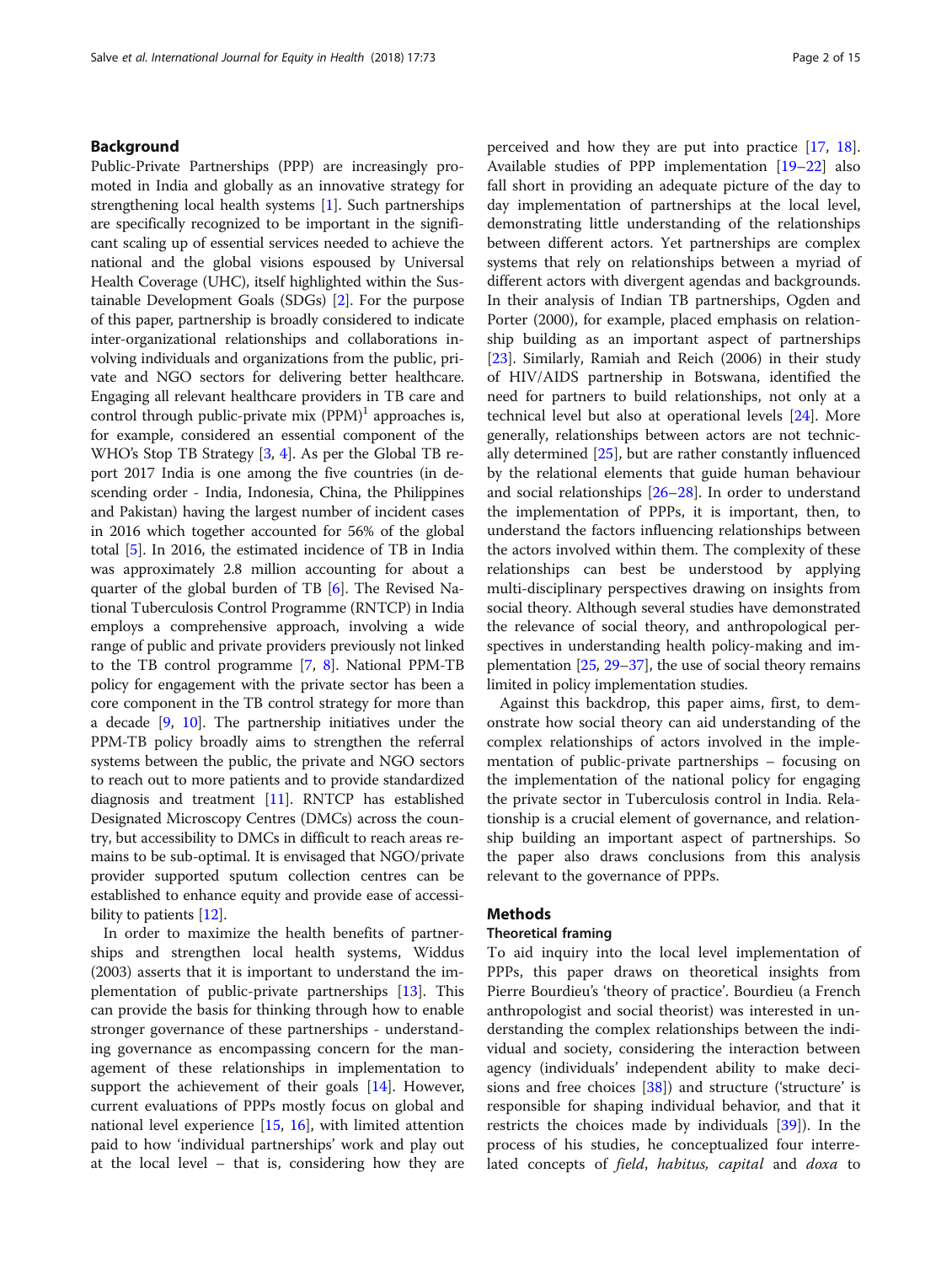explain how social practices are constructed in and through the relationships within particular areas of social life [[40\]](#page-13-0). Pierre Bourdieu's work focuses on the relation between structure and agency [\[41](#page-13-0)–[43\]](#page-13-0). He was in favour of finding a balance between the two positions, and viewed the relationship between structure and agency as dynamic and recursive – structure influences human behaviour, and humans are capable of changing the social structures they inhabit.

According to Bourdieu, individuals (actors) have positions in groups, groups have positions in field and fields are positioned in relation to each other in society. Fields can be defined in different ways – e.g., a geographic location, set of activities, organization, religion, or lifestyle, etc. However, a field is essentially a specific space of relationships, a 'site of struggle', a type of battlefield where the positions in it compete over, contest, construct, influence, and have power to improve their positions [\[40](#page-13-0)]. His notion of 'habitus' refers to 'cognitive structures' that individuals use to deal with the outer social world and these structures are formed based on their past experiences within and across social fields [\[42](#page-13-0)]. Another important concept is that of 'capital' [[44\]](#page-13-0), referring to 'the resources and assets within particular fields which actors struggle to acquire and through which they "play the game" within each field' [[40\]](#page-13-0). Bourdieu extends his concept of capital beyond the notion of material assets to: economic capital (money and property); cultural capital (cultural goods and services, including educational credentials); social capital (networks and acquaintances); and symbolic capital (honor, prestige or recognition) [[45\]](#page-13-0). Bourdieu's concept of capital is useful for this analysis of PPP implementation because he explicitly links social capital to 'interconnectedness' – to the networks and relationships a person is part of and the position they hold within such networks [[44\]](#page-13-0). The last concept of 'doxa' is the combination of unstated, unconscious, taken for granted assumptions, norms, and beliefs that are perceived by the individual as 'common sense' or self-evident  $[42]$ . In this paper, we specifically apply Bourdieu's theoretical concepts of field and capital to gain a deeper understanding of the social processes involved in the implementation of PPM-TB policy.

#### Study setting

The study was conducted within a district in a Southern state of India due to its decade old history of PPM for TB control. To safeguard the anonymity and confidentiality of the respondents the study site will be left unnamed. More specifically, in order to conduct thorough in-depth and focused work, fieldwork was conducted in one of the nine TB Units (TU) established within the study district.

Each TU covers an approximate population of 0.5 million and each consists of four to five Designated Microscopy Centres  $(DMCs)^2$ . In consultation with the District programme managers, the DBR TU was selected as an area for detailed exploration of partnership implementation. The DBR TU covers a population of 405,230 (0.4 million) and is spread across four DMCs, one of them being run by NGO-A in partnership with the TB programme. In addition, there were other government run health facilities $3$  and a huge numbers of individual private clinics (approx. 300), and private diagnostic centres operating in the nearby areas surrounding the DMCs. There were also substantial numbers of private nursing homes, and a couple of big corporate hospitals.

# Data collection

Fieldwork is at the heart of the discipline of anthropology, wherein an anthropologist goes to the field and stays with the people whom s/he wants to study  $[46]$  $[46]$ . As Hammersley [[47](#page-13-0)] states, 'The task [of ethnographers] is to document the culture, the perspectives and practices, of the people in these settings. The aim is to "get inside" the way each group of people see the world' (quoted in Reeves et al., 2008:337). The fieldwork period for this study encompassed making links and interacting with the respondents across public, private and non-government organisation (NGO) sectors, engaging with them on a day to day basis, and becoming part of their lives. The respondents included: frontline staff from the TB programme; District Programme Managers; Private Practitioners (General Physicians and Chest physicians) and representatives of Medical Associations; and Partner NGOs.

The research was conducted over a period of fourteen months from October 2010 up until December 2011, collecting information at the field site using various qualitative methods, including: participant observations, informal interactions, in-depth Interviews, and focus group discussions (FGDs). Interview guides focused on understanding of partnerships from the respondents' perspective and how they experienced its implementation at district level. Participant observation served as an important technique for cross-checking and verifying the information provided by participants during informal interactions or individual interviews. Meticulous notes were maintained in field diaries to capture all information that was heard and observed, and to build reflective thoughts upon them. Taking field notes of all that was seen and heard was intertwined with the entire process of data collection, and proved essential to bring out the rich context of the data collected  $[48]$  $[48]$  $[48]$ . A total of 68 in-depth Interviews were conducted in English and Hindi language, were tape recorded, and preceded by informed verbal/written consent.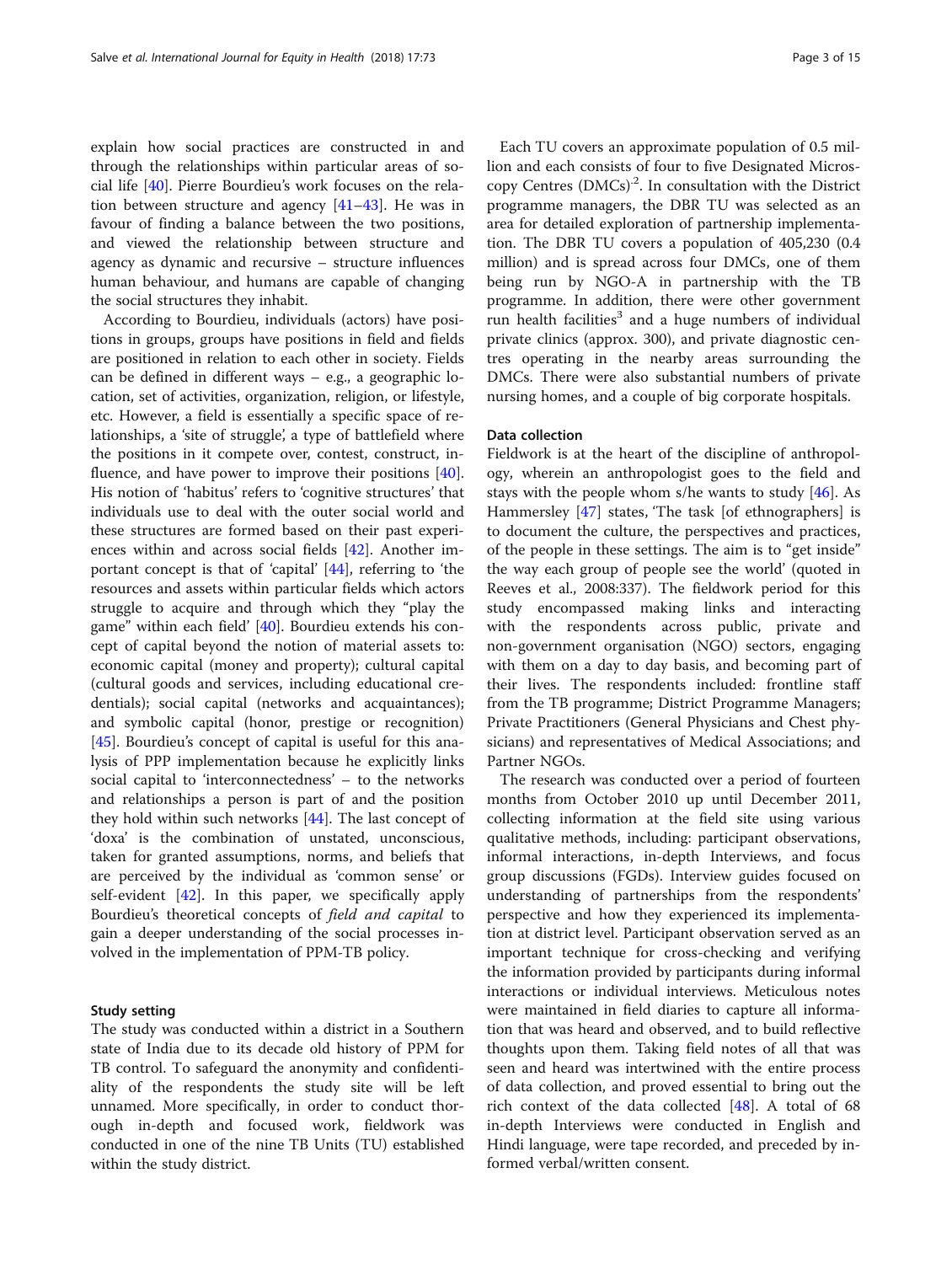# <span id="page-3-0"></span>Data analysis

All recorded interviews were transcribed word for word. In analyzing the policy at the 'implementation' level, we relied on thematic analysis [[49\]](#page-13-0). Data coding was done using thematic analysis and then constantly compared with data from participant observation and notes from field diaries. Themes were identified using a manual method by back and forth reading of data, without using any computer program. Commonalties, meanings and patterns within the interview transcripts and field were identified. These commonalities were then coded, paragraph by paragraph.

Given the exploratory nature of the research, we opted to use an inductive and interpretive approach in analysis to generate, first, what Clifford Geertz calls 'thick description' [[50](#page-13-0)] of day to day work patterns and behaviour of frontline actors; their working relations and their experience of the entire partnership process. However, the description itself does not provide an explanation or interpretation of observed actions and behaviour. To take us from 'thick descriptions' to the development of empirically-based, real life representative and insightful explanations, we used Bourdieu's theoretical concepts of field and capital to interpret our findings. The application of social theories in this way 'provide complex and comprehensive conceptual understandings of things that cannot be pinned down: how societies work, how organisations operate, why people interact in certain ways' [[51\]](#page-13-0).

## Ethical considerations

Close attention was paid in respecting ethical considerations for social science research [[52](#page-13-0)]. In a formal interview setting the right to informed consent was strictly observed: written or verbal consent was sought from the respondents giving them as much information about the purpose of the interview, the estimated time required, and the outcome of the study. Measures to safeguard the anonymity and confidentiality of the respondents were observed at all times during the fieldwork and data analysis process. Ethical clearance for this study was obtained from the Institutional Ethics Committee of the London School of Hygiene and Tropical Medicine (LSHTM), London, UK and the Local Indian Ethics Committee.

# Results and discussion

The result section has been divided into four major themes in line with the theoretical insights from Bourdieu's 'theory of practice'. The RNTCP in India is one of the 13 National Health Programmes implemented by the Department of Health, under the Ministry of Health and Family Welfare (MOHFW). The RNTCP is led by the Central TB Division (CTD) that coordinates the implementation of the programme (Fig. 1). The state, district and sub-district, and peripheral health institutions then implement the TB programme. At the district and sub-district levels, the RNTCP is well integrated into the general health system and can be considered the crucial

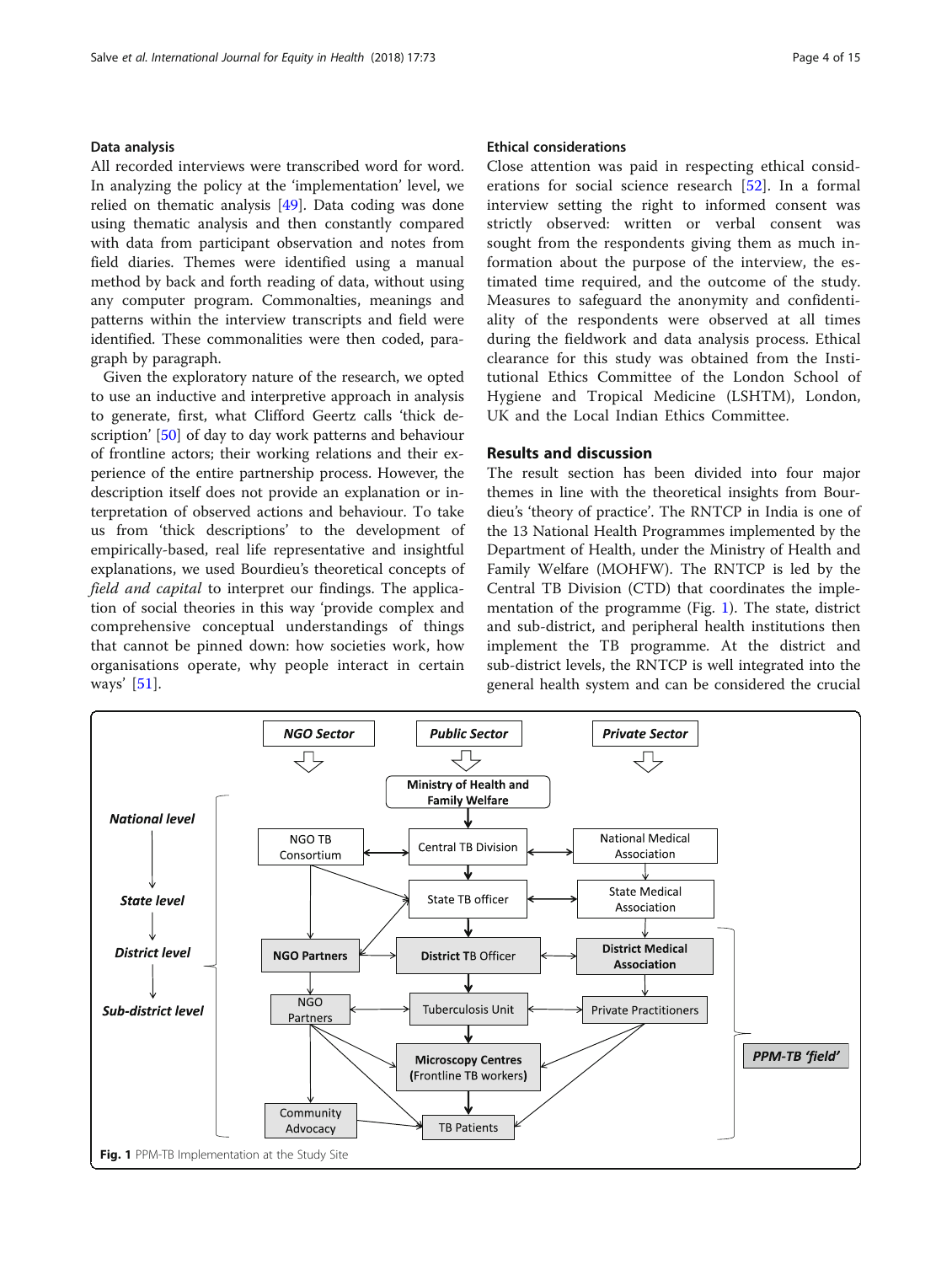level of health service delivery, where vertical health programmes and policy intentions are translated into practices [[53](#page-13-0)]. NGOs can collaborate with a programme and adopt schemes as large as running Culture and DST labs, to schemes as small as running a sputum collection centre. Similarly, private practitioners (PPs) can refer suspected TB cases for sputum samples to RNTCP designated microscopy centre (DMC) and, if willing, can act as Directly Observed Treatment Short-course (DOTS) providers for patients diagnosed with TB and initiated on DOTS.

## Conceptualising PPM-TB as a 'field'

For Bourdieu, it is essential to study the social space (field) where interactions, transactions, and events take place. Drawing on Bourdieu's concept of field, here we will consider PPM-TB as 'the field' itself, where various individuals come to play a role in relation to each other by taking certain positions. The PPM-TB policy guidelines encourage the public sector (RNTCP) to strengthen the referral systems (Fig. [1](#page-3-0)) between the public, private and NGO sectors, to provide standardised diagnosis and treatment service, and improve the quality of frontline service delivery [\[54](#page-13-0)]. Over the years, the PPM-TB policy has evolved and its scope has broadened to include actors across different sectors and at different levels having varying roles and responsibilities (Table [1\)](#page-5-0).

The policy guidelines for the involvement of PPs and NGOs, highlight the crucial role of the District TB Officer (DTO) and the Frontline TB Workers (FTWs) in building and maintaining sustainable partnerships. In addition to district programme managers, FTWs working in the TB units and designated microscopy centres (DMCs), are also seen as the 'face' of the programme at the field level. They come into day-to-day contact with the PPs and NGOs to develop both formal and informal partnerships. Although the FTWs role in PP involvement may appear to be quite mechanical, it nevertheless requires a lot of time and effort to build relationships with the PPs and then subsequently to maintain those relationships.

Although we might conceive of the PPM-TB as 'the field', it also represents an intersection between the relatively discrete fields of the public, private and NGO sectors. These three sectors tend to be considered as fields, however, within these fields there are several smaller fields that can't be ignored. For example, within the public sector field, a TB unit could be seen as a field in itself or even district level TB activity could be perceived as a field. Similarly, in the private sector, the Indian Medical Association (IMA) could be seen as a field.

# Individuals and 'capital' resources

Individuals operating across fields had varying expertise and, drawing on Bourdieu's thinking, possessed different types of capital resources.

## 'We are the pillars of the programme…'

The FTWs were the ones who knew the ins and outs of the programme at the implementation stage. They identified themselves as 'pillars of the programme' being part of the wider community whom they were serving, and further considered their responsibility not only towards the patients alone, but also towards society itself. The TB programme was not merely viewed as a workplace, but also as an opportunity to serve the community, to learn new things that would be treasured for a lifetime. A senior FTW, who had been a regular government employee and was now part of the TB programme, expressed his feelings of working with the TB programme:

…but in this entire service, the TB service will remain as a memory. Apart from all government employees in all other programmes, I understand that the one who is working in TB is the one working hard and no one else works like him. Work happens promptly in the TB programmes. [Interview, Multi-Purpose Health Supervisor-3]

FTWs asserted that TB being a very serious problem, those working in the TB programme needed to have a service-oriented approach. They regarded their intentions to be service-oriented describing it as 'manava seva madhava seva' ['Service to man is service to God'] and in an FGD collectively claimed to be working with 'full loyalty'. All FTWs felt 'satisfied' that their hard work not only healed the patients' illnesses but also brought happiness into their patients' lives. They saw the reward for their hard work in terms of the long-term relationships that they developed with the patients.

…Above all, our patients get cured. They give us a blessing that is good for us. What is money? Even if the patient says, "Namaste Anna" ['hello brother'], that is more satisfying… [Interview, TB Health Visitor-1]

Being pillars of the programme, they were in close relationship with the community and with patients and regarded themselves as the crucial staff in the delivery of the programme. Similarly, NGOs who were working in close proximity with the community and patients, identified themselves as the vital link in the TB programme.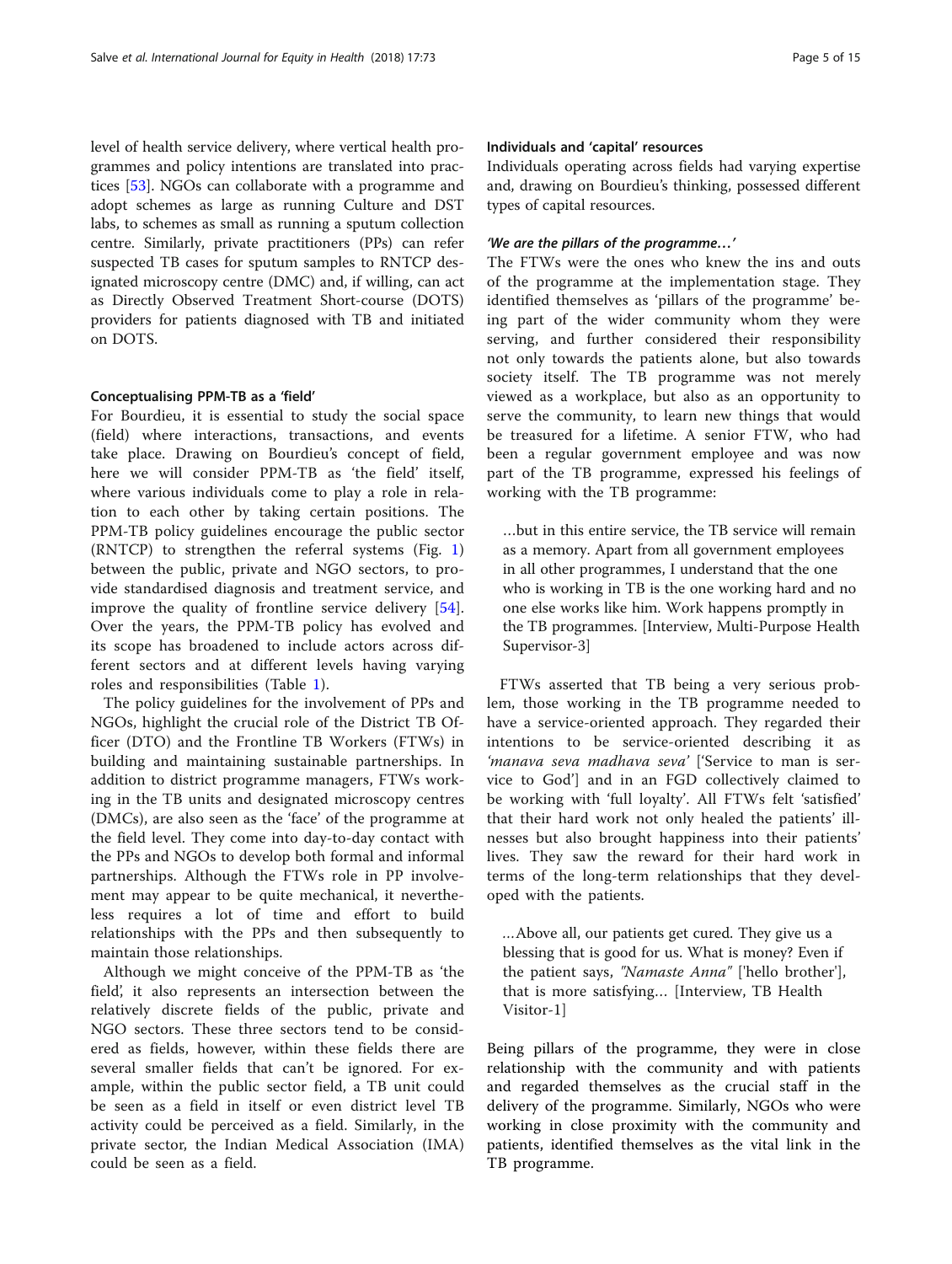<span id="page-5-0"></span>

| Table 1 Role & Responsibility of Actors within the PPM-TB Policy |  |  |  |  |
|------------------------------------------------------------------|--|--|--|--|
|------------------------------------------------------------------|--|--|--|--|

| Actors                                   | Role & Responsibility                                                                                                                                                                                                                                                                                                                                                                                                                                                                                                                                                                                                                                                                                                                                                                                                                                                                                                                                                                                                                                                                                                                                                                                                                                                                                                                                                                                                                                                                                                                                                                                                                                                                                                                                 |  |
|------------------------------------------|-------------------------------------------------------------------------------------------------------------------------------------------------------------------------------------------------------------------------------------------------------------------------------------------------------------------------------------------------------------------------------------------------------------------------------------------------------------------------------------------------------------------------------------------------------------------------------------------------------------------------------------------------------------------------------------------------------------------------------------------------------------------------------------------------------------------------------------------------------------------------------------------------------------------------------------------------------------------------------------------------------------------------------------------------------------------------------------------------------------------------------------------------------------------------------------------------------------------------------------------------------------------------------------------------------------------------------------------------------------------------------------------------------------------------------------------------------------------------------------------------------------------------------------------------------------------------------------------------------------------------------------------------------------------------------------------------------------------------------------------------------|--|
| District TB Officers (DTOs)              | • Key person in programme implementation, holding crucial responsibility for: identifying the partners; developing<br>links with them; and maintaining sustainable partnerships.<br>• He or she also holds the responsibility of calling the District TB Control Society meetings on a quarterly basis and<br>for inviting the partner NGOs to these meetings.                                                                                                                                                                                                                                                                                                                                                                                                                                                                                                                                                                                                                                                                                                                                                                                                                                                                                                                                                                                                                                                                                                                                                                                                                                                                                                                                                                                        |  |
| Frontline TB Workers<br>(FTWs)           | • Provide feedback to PPs referring TB suspects<br>o If the patient doesn't have TB, then the FTW gives that feedback to the referring PP;<br>o If the patient is diagnosed with TB, the FTW then requests the referring PP to be a DOTS provider.<br>o If the PP shows unwillingness, then in such cases the FTWs take consent from the referring PPs and place the<br>patient's box in another nearby DOTS centre. The FTW then counsels the patient that if he/she has any other<br>problems, s/he should see the referring PP for any other side drugs other than TB medicines.<br>• Identify a DOTS provider depending on the patient's willingness and convenience<br>○ A DOTS provider could be anyone, from a shop keeper to a qualified medical practitioner.<br>o Once the patient shows stability in treatment, and if willing, then the field staff shifts his/her treatment box<br>to a DOTS centre nearest to his/her house.<br>o They further explain the DOTS provider that the patient's need to be given drugs on alternate days.<br>• Follow up with DOTS providers<br>o The FTW visits regularly to follow up on the case until treatment is completed.<br>o The FTW then reports the successful completion of the treatment to the STS.<br>• Provide honorarium to DOTS providers<br>o The FTW updates the STS about the DOTS providers' supervision.<br>o The STS prepares a list of all such PPs every quarter and sends it to the District TB office for release of the<br>PP honorarium.<br>o Within 3 to 6 months, the FTW receives a Cheque in hand, which he hands over to the DOTS providers<br>in person and take their signatures on the vouchers to be returned back to the District TB office as a sign<br>of proof. |  |
| Private Practitioners (PPs)              | • The PP can get involved in a single activity or in multiple activities depending on his or her capacity, interest and<br>the requirements of the programme.<br>o Be a DOTS provider - the PPs are expected to ensure follow-up sputum collection and late patient retrieval,<br>as well as to maintain RNTCP records for the patients and to permit on-site monitoring by RNTCP supervisory<br>staff as per RNTCP guidelines.<br>o Be a referring provider- refer TB suspects for diagnosis and treatment, irrespective of whether the client is<br>diagnosed as having TB in private labs or not.<br>o Be a DOTS provider, and refer TB suspects.<br>• Practitioners who support as DOTS providers receives an honorarium of Rs. 250 per case (US\$ 3.9) that has been<br>successfully completed, whereas, in the case of MDR, the amount goes up to Rs. 1000 per case (US\$ 15.9) [54].                                                                                                                                                                                                                                                                                                                                                                                                                                                                                                                                                                                                                                                                                                                                                                                                                                                           |  |
| Non-Governmental<br>Organisations (NGOs) | . NGOs play an important role in supporting the RNTCP by making treatment more accessible to TB patients through<br>various strategies and programmes, including community-based DOTS.<br>• The RNTCP maintains a formal relationship with NGOs through signing a memorandum of understanding (MoU).<br>• As per the revised schemes for PP/NGO involvement, NGOs can opt for a single scheme or multiple schemes<br>depending upon their experience and capacity.<br>o The RNTCP pays on a quarterly-basis for the particular scheme that is opted for.<br>o The duration of agreement is one year and is renewable.<br>o The NGOs need to re-apply to the District TB Office for funding each year.<br>• The applications are made to the district TB offices, and are renewed only after being signed by the District<br>Magistrate/Collector.                                                                                                                                                                                                                                                                                                                                                                                                                                                                                                                                                                                                                                                                                                                                                                                                                                                                                                     |  |

## 'We have a watchdog role …'

NGOs perceived themselves as 'true partners' to the programme. They took pride in their contribution in bringing a high level of TB awareness among the community; for establishing linkages between community and the government; for developing the community DOTS programme; and for advocating changes in the RNTCP policy. In terms of the policy continuum, NGOs saw themselves positioned 'at the service end' that enabled them to work closely with the 'common man'. The phrase of reaching the "common man" also reflected their intention of reaching those marginalised, vulnerable and beyond the reach of public sector..

…We have administrative machinery from top to bottom to deliver the services to the common man. Unfortunately, they don't reach the right people who should benefit from such services. So we have a watchdog role, to see that these services reach the right man... [Interview, Chief Executive Officer, NGO-C)

Partnering NGOs, however, saw their role not only in contributing at the level of service provision but also at the level of policy revision. Over a decade ago, NGO-A had initiated a pilot experiment establishing a sputum collection centre (SCC) in a remote and difficult to reach area. This initiative came under one of their projects funded by an international funder. After evaluating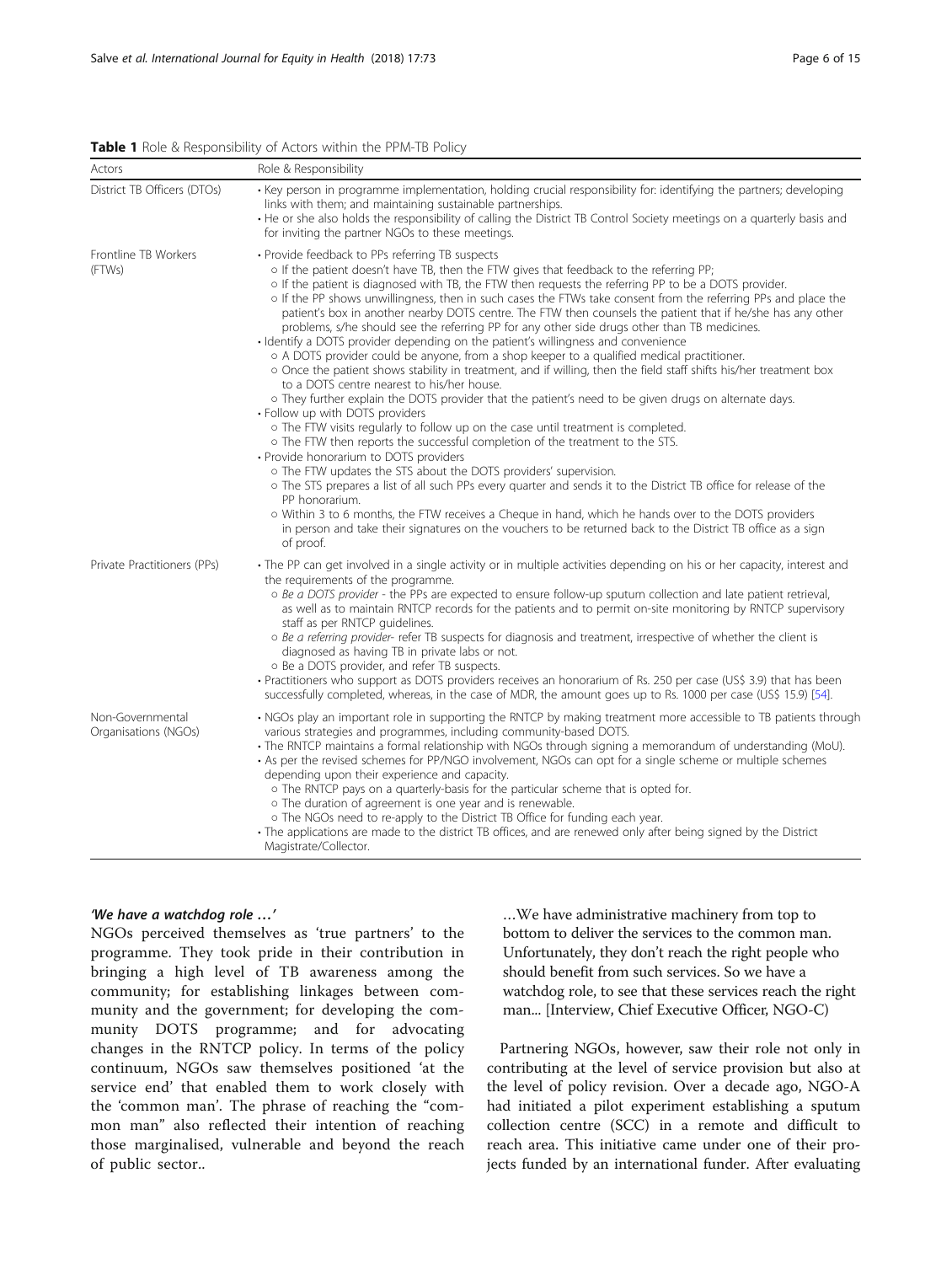their initiatives, they found that the concept of the SCC was practical and feasible, and later advocated for SCC at state and national level in several discussion forums. They were finally able to contribute this concept of an SCC as a policy component within the TB programme.

...We have got some successful models. One, the sputum collection centre, which we started in early 2000, has now been included into the revised NGO/ PP policy guidelines... [Interview, Chief Executive Office, NGO-A]

Reflecting on the above two sub-themes through Bourdieu's perspective, the relationships that the FTWs and NGOs developed with the community and patients, brought them social recognition that enhanced their capital over time. Bourdieu defines this as:

'The aggregate of the actual or potential resources which are linked to possessions of a durable network of more or less institutionalized relationships of mutual acquaintance and recognition – or in other words to membership of a group – which provides each of its members with the backing of the collectively-owned capital, a "credential" which entitles them to credit, in the various senses of the world. '[44:249].

In addition to the involvement of NGOs in the TB control programme, the Indian Medical Association (IMA) and private practitioners (PPs) were also considered to be important partners.

# 'We are not running a parallel programme…'

The IMA's involvement was spoken of and supported by national programme managers and policy-makers. The IMA was actively involved in training allopathic practitioners. A representative of the medical association mentioned that 'we are not running a parallel programme, but a support programme'. Similarly, PPs perceived themselves to be important healthcare providers, and viewed themselves in different roles within the PPM TB policy: 'to guide patients'; 'to promote them'; 'to save patients from every corner'; 'to show them the right direction', and so on.

…Very important, because the major chunk comes from private practitioners, people seldom go to big hospitals, corporate hospitals, and mostly they don't prefer government institutions... [Interview, Dr. TA, Ayurvedic Practitioner]

The private practitioners considered themselves to be more accessible and approachable to patients when compared to the government institutions. Medical practice in general, all over the globe, holds a prime position in the professional hierarchy [[55](#page-13-0)]. In his theory of professionalisation, Freidson [\[56](#page-13-0)] argued that 'occupational groups, such as medicine, had previously engaged in a process of professionalisation to secure exclusive ownership of specific areas of knowledge and expertise' [\[51](#page-13-0)]. Private medical practitioners in India continue to be respected based on their educational background and professional authority, and they hold 'symbolic capital' based on their prestigious position in society. In Bourdieu's term, we can consider the educational background and professional authority of private practitioners as a form of capital. In addition, the profession is also associated with high financial gain which adds to the existing capital. The aggregate of these capitals that PPs hold together, have contributed to their social status and position within society.

The FTWs, PPs, and NGOs justified their own positions. Their 'self-representation' 4 was not only a way to project their strengths but also a way to highlight weakness on the part of others.

#### Unrecognized capital resources

Bourdieu (1984) cautions that the resources or capital one may possess in one field may be recognised or remain unrecognised in another field [[42\]](#page-13-0). This theme demonstrates how having to engage with and work within the PPM-TB field, dislocated actors and therefore their social, cultural and symbolic capital retained within their individual fields was undervalued. Being undervalued, they felt demotivated and constantly struggled to find meanings in their association with the programme.

# 'We need freedom to prescribe …'

The experience of the PPs and their professional role in the medical field helps to shed more light on this dislocation of position. 'Standard of care' is the key factor that guides the medical profession [[57\]](#page-13-0), and is defined as 'generally accepted principles for medical management' [[58\]](#page-14-0). Medical practitioners generally have the authority to make treatment decisions based on their individual professional judgement and expertise – and their 'professional standing is rooted in its cultural authority, a form of legitimacy that enables physicians to make judgments of meaning and value and have these held to be true and valid'(Haplern [[59](#page-14-0)] p.843). However, the educational background and professional status that PPs possessed within the medical field, was undervalued in the PPM-TB field.

For example, the entire idea of referring those suspected of having TB to government health facilities, and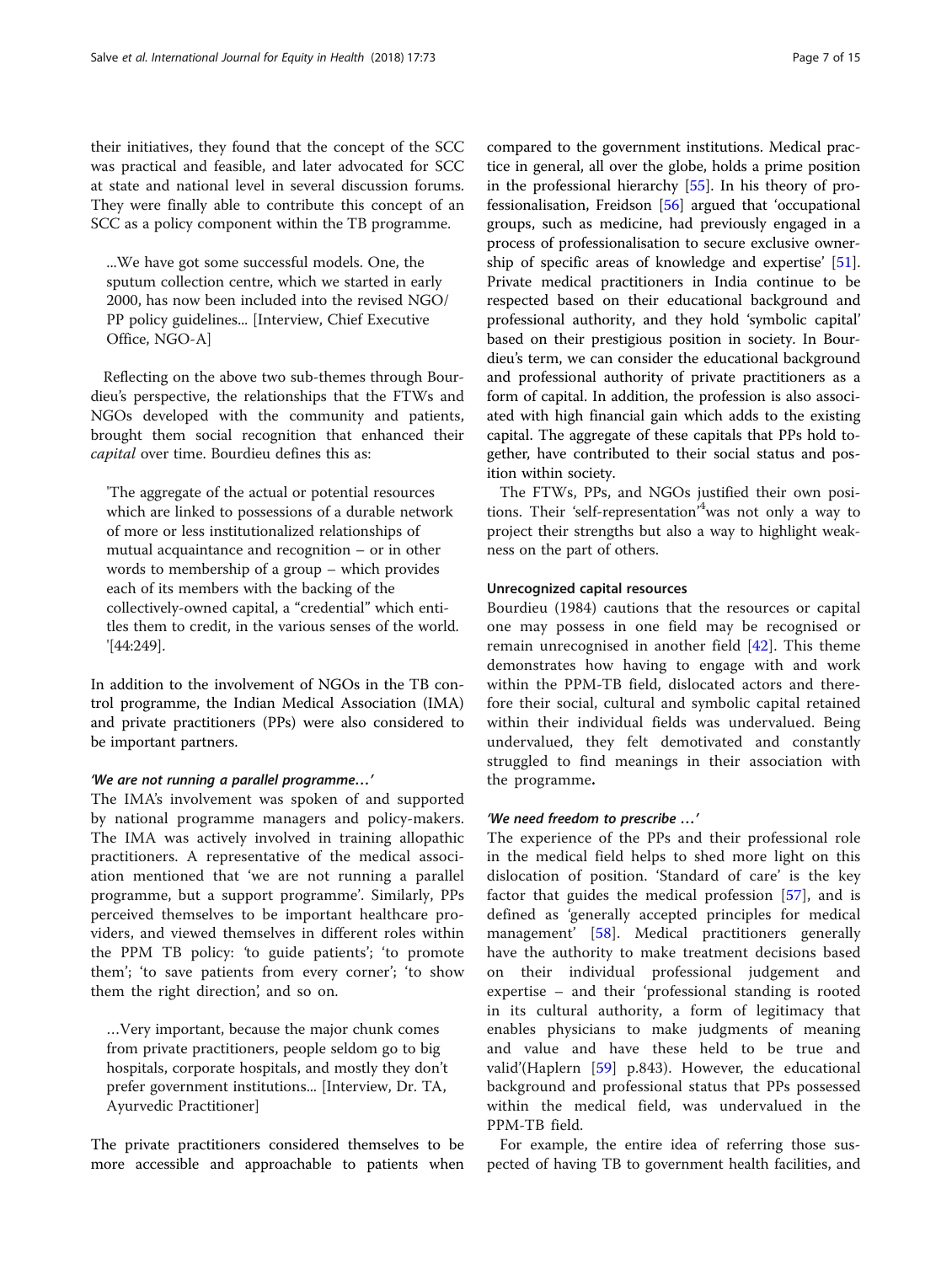if diagnosed then to put them on standardised DOTS medicines, in a way challenged the traditional medical role of PPs as it gave them less freedom to prescribe or to decide on referrals. PPs asserted that such an approach in terms of their role in TB management not only decentralised the programme but also despecialised the skills of the PPs. A senior physician who has long-term experience of managing TB patients in his own clinics within the private regimen asserted:

...As a private doctor, I am not interested in 250/- Rs. What I need is the freedom to prescribe for my patients. [Interview, Dr VK, Allopathic Practitioner]

The 'little flexibility' in allowing PPs to prescribe TB treatment on their own, or using their own system of medicine as a supportive treatment (in the case of PPs trained in Ayurveda and Homoeopathy trained), can be seen as a process of undervaluing their educational capability as well as their professional skills. Our recent paper published elsewhere draws more attention to PPs perspectives about their involvement in the TB programme, highlighting the challenges of being undervalued by the programme [[60](#page-14-0)]. Similar experiences, where PPs have felt undervalued in the TB programme, have been reported in other studies conducted in India and elsewhere [[19,](#page-13-0) [61](#page-14-0)]. Although PPs got involved in the PPM-TB initiative, they were least interested or motivated by the financial incentives given by the programme.

## 'Our level is different; their level is different.'

Similarly, the position of FTWs was more complex in the PPM-TB field. FTWs are not primarily trained as marketing executives; rather, they are TB workers trained to work in TB units and DMCs, but also have to operate at the margins of the public-private interface. Having to engage with, and work within, the PPM TB field dislocates them. In the absence of cultural capital and knowledge of the policy, as well as a lack of skills in dealing with PPs, FTWs feared that the symbolic capital they possessed within the TU field was undervalued in the private sector field, giving them a sense of inferiority.

...Yes because as a Senior Treatment Supervisor, I cannot go directly to a private practitioner and tell him [to refer cases]…but if my Medical Officer comes with me and talks to the private practitioners, something may happen, that is there... our level is different; their level is different. [Interview, Senior Treatment Supervisor-2]

All FTWs, including the Senior Treatment Supervisors, often exhibited an inferiority complex when they entered

the field of the PPs. This inferiority complex was greater in dealing with allopathic practitioners, who were considered to be busy, arrogant at times, and lacked interest. [Excerpt from Field Diary, Thursday, 26 May 2011]

'I accompanied the STS to the field for follow-up visits. As we entered the first MBBS doctor's clinic, I saw the practitioner was sitting very professionally on his swivel chair, well dressed in a shirt and tie and a stethoscope hanging around his neck, and his arms resting on a clean table. The moment the STS greeted him, rather than offering a welcoming response, he took on a complaining tone. He very rudely informed the STS about how the DOTS patient had not been coming regularly to his clinic to take his alternate day doses, and as a result he wanted the STS to carry his box back to the TB unit and to deal with the patient accordingly thereafter. The poor STS had no voice nor authority to convince him, and had to take the box back with him.'

FTWs made distinctions between the allopathic practitioners and non-allopathic practitioners, mentioning that among the non-allopath, RMP doctors were well associated with the programme as compared to MBBS, MD, Chest Physicians. In an FGD, all FTWs jointly voiced that, 'In this programme 80 % help is from RMPs only… but…from specialists 0 % support…'.

#### 'Government agreements are more of an entanglement…'

NGOs were working in close proximity with the community and patients and regarded themselves as the crucial link in the entire programme. In Bourdieu's term these relations that NGOs developed with the community and patients brought them social recognition that enhanced their Social Capital over the time. However, lack of acknowledgment and least support by the district authorities undermined NGOs social capital that they carried with them to the programme.

NGO Partners felt that the system failed to recognise their contribution, to the extent that the district programme managers failed to acknowledge their efforts and hard work. In the absence of a proper referral recording system at the DMCs, partners felt de-motivated. They questioned the value of the partnerships and whether the government was truly committed to it or not; however, whenever an NGO contributed at the field level, it was always taken as the work of the government.

…They [programme managers] are not at all open in sharing their opinion about the partners' contribution [to the programme]. Some programme managers acknowledge the contribution, but some still say that,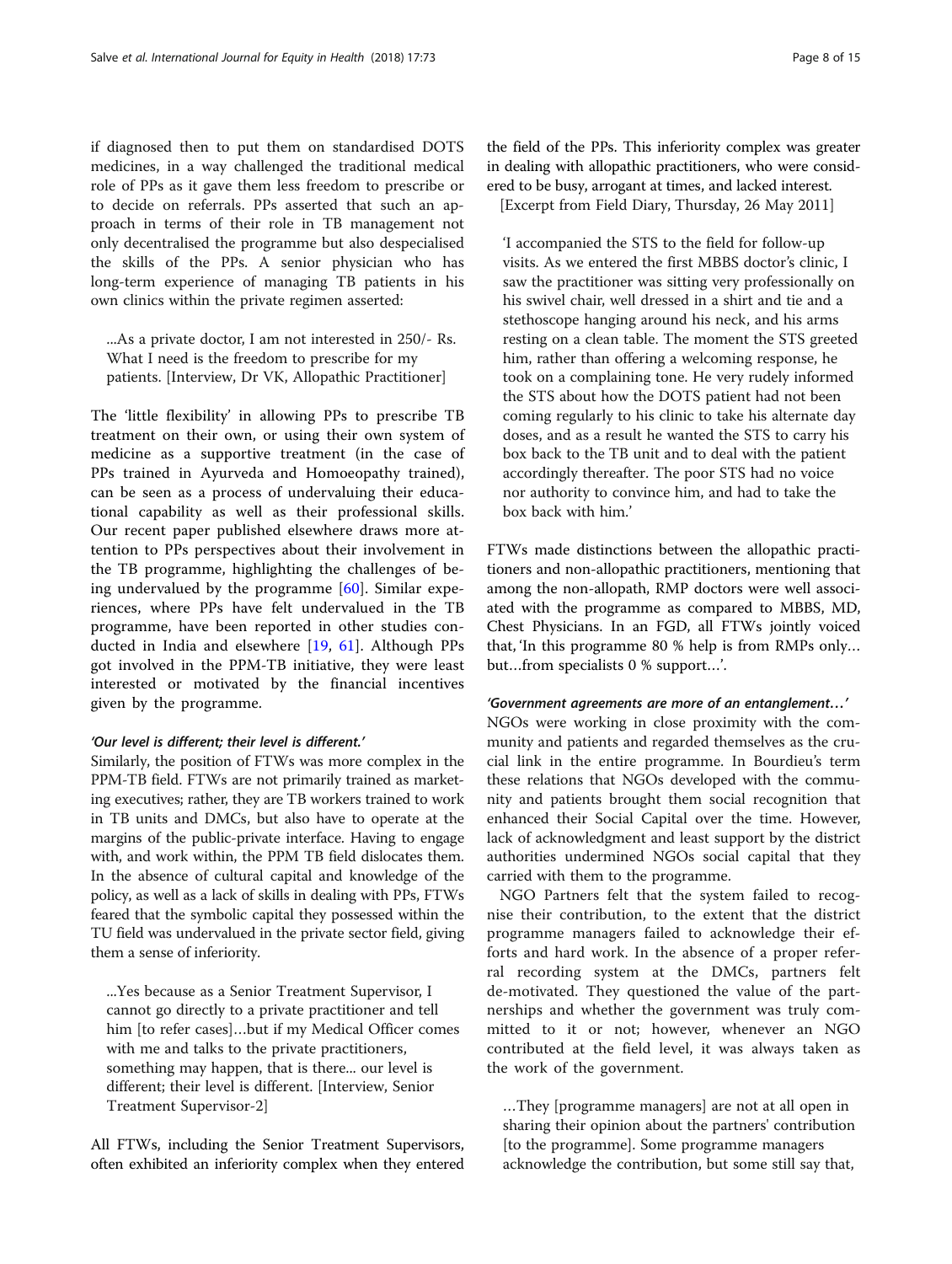"Ok, NGO-C has done some activities, but mostly they [government] are contributing…" [Interview, Project Coordinator, NGO-C]

The experiences of the partners concerning the participation of the DTOs and their unresponsive behaviour, led them to feel that their relationships with the programme was undervalued and denigrated. During 14 months of fieldwork, it was observed that, four District TB Officers (DTOs) had been transferred. Partners identified a change in the DTO's leadership as a process where responsibility was transferred to Collectors and non-state partners, limiting the DTO's power and authority to make decisions. Partners asserted that the Collector, being the chairperson of the District TB control society, had the sole signatory power over signing of the MoUs. Partners expected renewal to happen automatically based on their performance and along the guidelines, however, considering the busy schedule of Collector, the renewal of MoUs got delayed upto several months.

...our role is to mobilize communities, NGOs, CBOs, to sensitize them and they have applied for the schemes, but it is lying at the district control society because the initiative has not been taken by the DTCO or if the DTCO takes the initiative then it is blocked at the Collector's level… [Interview, Director, NGO-A]

NGO-A holds a long-term relationship with the programme in terms of supporting them by running five DMCs across the district. However, it was observed that the Project Associate at the field office had to make several visits to the district TB Centre (DTC) to get the MoUs signed.

The signing of MoUs is associated with the release of funds. The delay caused in getting the MoUs signed prolonged the release of funds. NGO-A mentioned that for them, being a big organisation, in times of delays they continued to manage their activities with money they received from other independent projects within the organisation. However, they felt concerned about several other grassroots organisations whose survival depended on the programme funds only.

Partners felt that these hurdles not only delayed the process, but also created an uncertainty about whether the MoU would be renewed or not, or whether finances would be released or not. That is the most pressing question for the NGOs, and its effects tend to demoralize the NGOs, giving them a feeling that 'getting into an agreement with the government is more of an entanglement'.

We can say that the diverse groups of actors entrusted with carrying out the implementation of the TB partnership were operating within the capital resources available in their respective fields. However, their contributions towards programme implementation tended to be poorly recognised, placing them in a position where they felt inferior to other partners.

## PPM-TB field: 'site of struggle'

In Bourdieu's work, a field is a 'site of struggle' in which various social actors compete over, contest and construct and influence power, to preserve or overturn the existing distribution of capital. As a response to this misrecognition in the PPM TB field, and in order to maintain their positions, frontline actors used various mechanisms and strategies at the individual and organisational levels.

One of the critical properties of the field, as mentioned by Wacquant [39:8] is also 'its degree of autonomy, i.e., the capacity it has gained, in the course of its development, to insulate itself from external influences and to uphold its own criteria of evaluation.' The medical profession in India is a diverse group of practitioners, each practicing different systems of medicine. The market forces govern the private sector and breed competition so that the practitioners are forced to adapt and to create space for themselves [[62\]](#page-14-0).

The IMA can be considered as an individual field within the private medical sector. It enjoys its autonomy based on cultural and symbolic capital. The professional identity and authority that the IMA retains in its mindset can be witnessed in their actions at association level, as well as in the actions of individual practitioners.

#### IMA professionalism

At the national level, it is the IMA that takes responsibility for involving the allopathic practitioners. The IMA has played a powerful role in maintaining the status quo of allopathic medicine (western medicine), to such an extent that they have opposed those outside the purview of allopathic medicine from practicing allopathy. In recent years, the IMA has strongly lobbied against the legalisation of unqualified medical practitioners and their utilisation in any health programme  $[63-65]$  $[63-65]$  $[63-65]$  $[63-65]$  $[63-65]$  and have even dismissed them as 'qualified quacks' [\[59](#page-14-0)].

Involvement of non-allopathic practitioners still does not constitute a strong focus at the policy level, and thus they remain excluded from the policy stream. A policy-maker, commenting on the involvement of non-allopathic practitioners, acknowledged that they are the major source of referral of TB patients and their contribution to the programme is substantial. However, the policy-maker had reservations about legally incorporating the involvement of non-allopathic practitioners into the written policy documents, due to pressures from the IMA.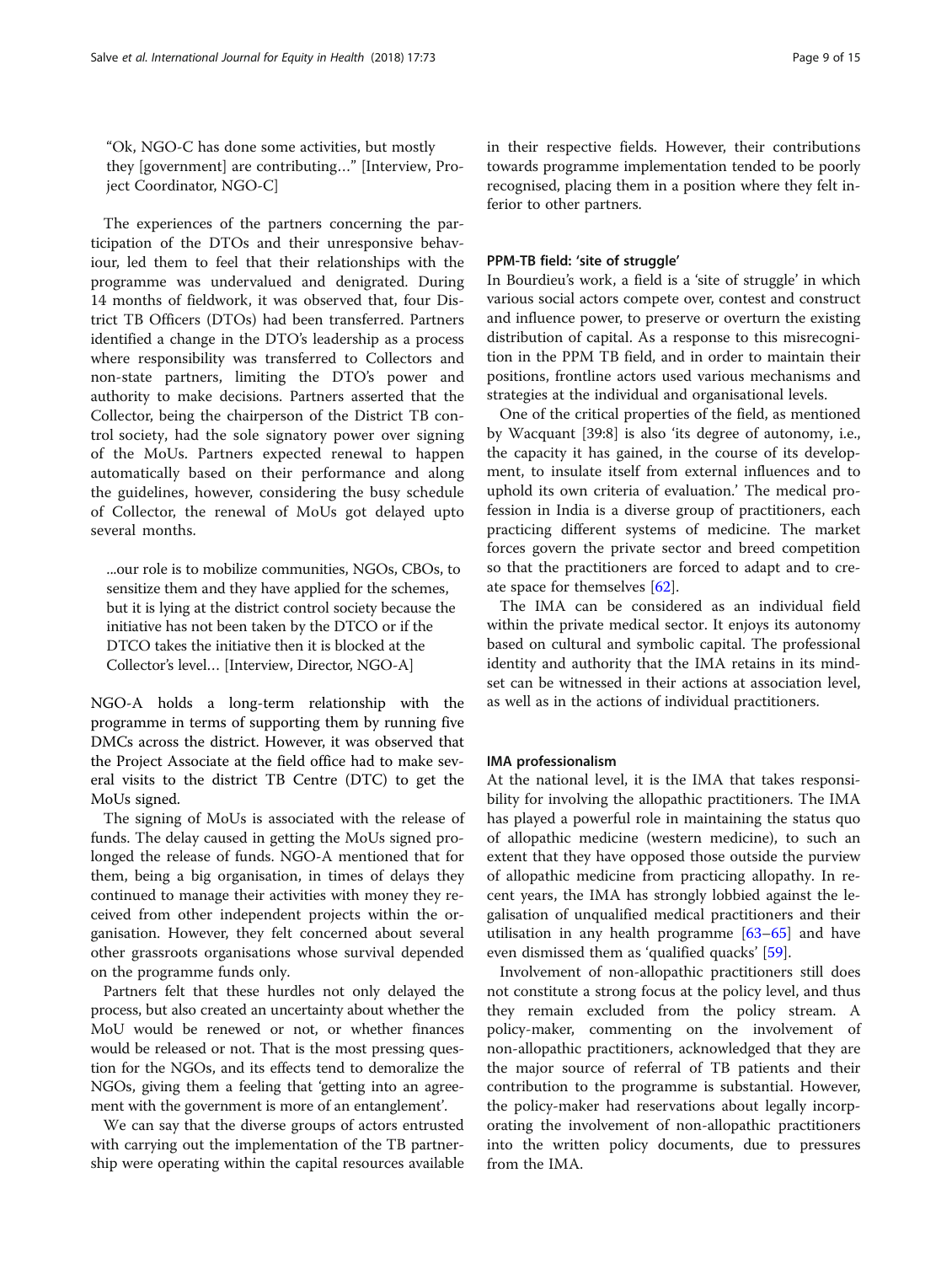...When we were writing up private practitioners schemes, we refrained from putting that [involvement of informal providers], because the moment it enters into the government document, the IMA will come down strongly against us, saying that we are legalizing quackery. So it will not be in any written documents, but the fact is that we are very well aware of it and we recognize their work in the field. A huge chunk of TB patients goes to them only, they are the first point of contact, so we always say and we always advise the programme officers, that they have to be included, they should be the DOTS provider, or the referral points. But you will not find it in any of the schemes as such, because then it is against the ethics... [Interview, National level PPM-TB Consultant -2]

NGO-B, based on their field experience of training the non-allopathic practitioner's, elaborated on this gap in policy, where non-allopathic practitioners were never considered as legitimate potential partners.

...We identify RMPs, whether the government recognizes or not. You know the medical call, I mean the institute, they don't count them as real partners in the RNTCP... [Interview, Programme Officer, NGO-B]

IMA's ability to maintain their professional authority is based on their educational and professional profile. It not only hinders the TB programme's ability to reach them, but also obstructs the programme's relationship to those outside the allopathic system. Their professional authority has hindered the potential of creating a partnership policy that encompasses all healthcare providers.

# Private practitioners authority

In terms of the PPM-TB policy, allopathic practitioners fail to participate fully because of the programme's inflexibility in prescribing private treatment. However, they continue to enjoy their autonomy in their capacity to self-manage TB cases by referring only those cases which they feel need to be referred.

As per the RNTCP guideline, the DOTS provider is expected to ensure follow-up sputum collection, late patient retrieval, maintain RNTCP records for the patients, and permit on-site monitoring by RNTCP supervisory staff. FTWs, however, had observed that the PPs considered the updating of cards to be an additional task and often showed unwillingness to keep the DOTS boxes. However, in the interest of the patient's convenience, FTWs had to negotiate with the PPs and take up the responsibility of updating the cards, leaving the responsibility of dispensing the medicines with the PPs. This was observed on one occasion when the researcher accompanied the field staff for a follow up with a PP DOTS provider at his clinic.

[Excerpt from Field Diary, Friday, 4 February 2011]

'Dr KMC is a senior homeopathic doctor. When we entered the clinic he was setting the medicine on the shelf. FTW greeted him and spoke a few words and came out of his cabin. In the waiting hall there was a metal cupboard [usually a book rack] in which all medicines were kept. Over this cupboard two DOTS boxes were placed. FTW stretched out his hand, pulled the first box and placed it on the bench. He opened the box; the duplicate treatment card was folded inside it, and was covered with dust on one side. FTW wiped off the dust with his hands and unfolded the card to see the tick marks. There were no tick marks after Dec. 2010. He counted the strips and looking at me commented, "patients drugs nahi kha raha" ['patient is not taking the drugs']. He then dialled the Lab Technician's number at the DMC and asked him to give him the details (dates and results) of sputum follow-up test of patient number 462. The technician gave the results and FTW updated the treatment card. He closed the box and placed it back on the cupboard, and then repeated the same procedure for the next box.'

Although PPs who were referring patients to the DMCs/ DOTS programme, they enjoyed their autonomy in terms of which patient were to be sent and which would not be sent. They supported DOTS in principle, but in practice made no efforts to counsel and encourage patients to go to the DOTS centres. Although PPs mentioned their role in counseling the patient and giving them a choice to select their treatment provider based on affordability, patient decisions were mostly influenced by PPs own individual judgements.

# FTW discretion in approaching PPs

FTWs were often working in resource-limited settings and, at the same time, were pressured by programme policies. A lack of human and financial resources not only hampered routine 'fieldwork', but also demotivated them from taking on new activities [\[66](#page-14-0)].

As a routine practice, and based on their experiences with PPs in general, FTWs occasionally only visited PPs who had DOTS boxes in their clinics and often excluded those who were not keeping DOTS boxes. Furthermore, there were no active attempts by programme staff to go and sensitise PPs who had never been DOTS providers or referred any cases, leaving a large number of PPs outside the purview of the programme. One day while in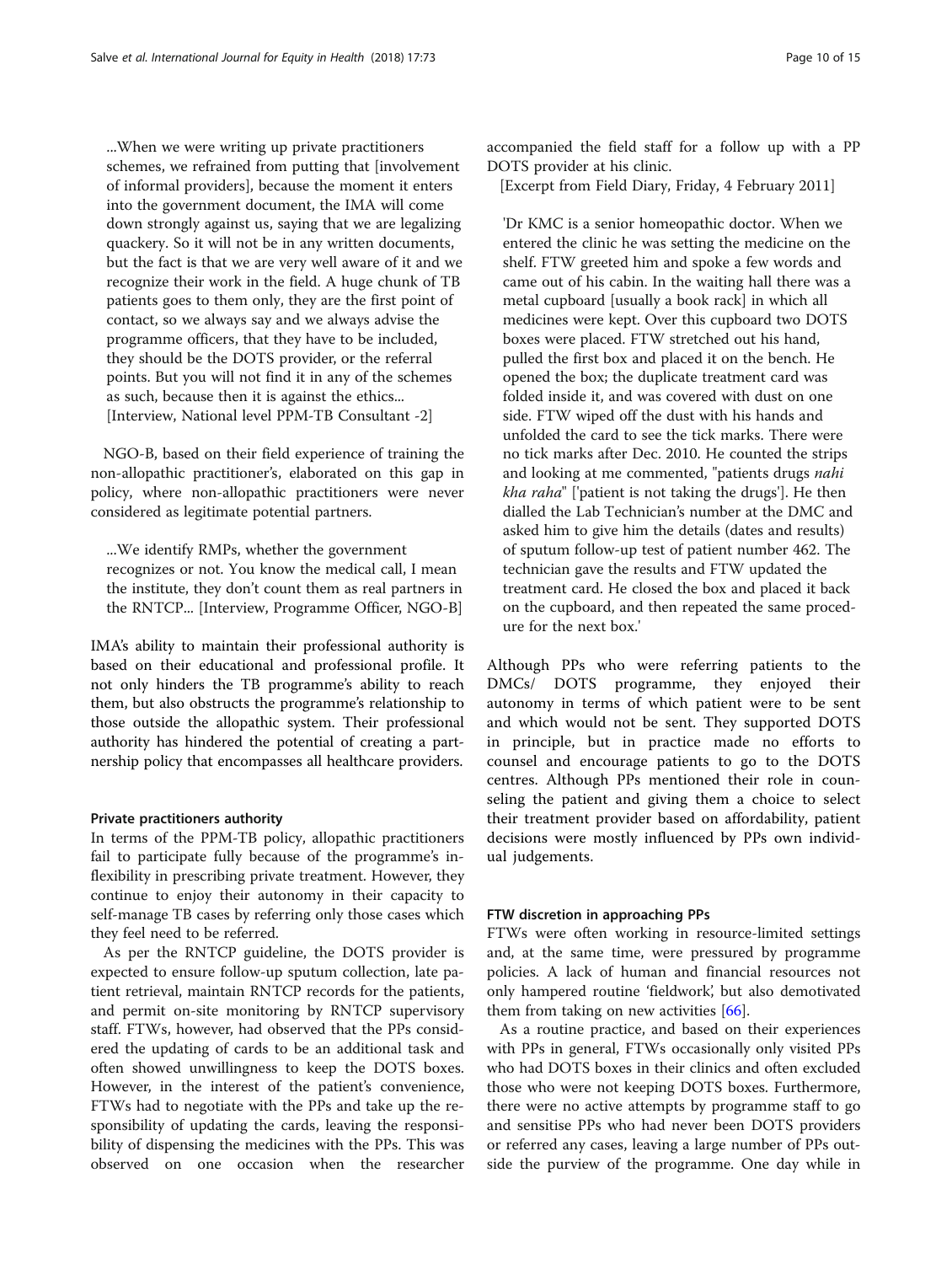the field, it was observed that besides a DOTS provider's residence, there were two other clinics run by MBBS doctors. The researcher looked at the fieldworker and asked him, 'do they have any of our DOTS boxes?' He replied, 'I never went there.' One reason for this kind of approach may be attributed to not having appropriate training relevant to the PPM-TB policy.

The involvement of PPs was seen primarily from the perspective of simply meeting targets, rather than building a long-term relationship to enhance capacities. One afternoon the first author was returning with a member of the field staff from a field visit. During the conversation, he posed an informal question: 'So do you go to see these PPs regularly?' The field staff member replied, 'If fewer numbers of patients come then we go around in the field to visit private doctors in this area '. This understanding of visiting PPs just to achieve targets was infused into their day to day practices.

…To involve means increasing the cases...what doctors [Higher Officers] tell us is that at each centre there has to be minimum of 10-15 sputum positive cases… from 'Out Patient' we only get 2-3 cases. So to get more cases we need to approach the PPs... [Interview, TB Health Visitor-2]

It was surprising to observe in the above quote that this mind-set that the PPs need to be approached only when the programme needs additional cases, originated from the top level, showing that there is a poor understating of what this partnership entails. Throughout the fieldwork, the researchers did not find any new PP being added to the list of DOTS providers, neither did they witness any FTW approaching a new PP to sensitise him/her about the TB facilities at the DMCs.

In principle, FTWs approved of the PPM-TB policy, however, in practice they showed a negative attitude towards PPs and NGOs, and limited the amount of field visits they made. Other studies show similar behaviour amongst frontline staff [[67,](#page-14-0) [68](#page-14-0)]. Field observations and informal interactions with actors have shown that the integration of the PPM-TB policy into routine TB work focused little on building effective relationships.

# The autonomy of NGOs

As discussed in the earlier sections, NGOs capital, on the one hand, was undervalued by the public sector in the PPM-TB field, while the public sector and the funders still expected them to perform well. NGOs often struggled to strike a balance between fulfilling the expectations of the programme and meeting the performance targets of their funders. As coping strategies, firstly, they developed their own mechanisms to achieve the targets, and secondly, to maintain their identity they kept a distance from other partner NGOs (least collaborating with them). To give an example, a senior public sector Chest Physician (CP) who also holds an established private practice, regularly referred his TB suspects to the NGO run DMC for sputum testing. Once tested and based on his judgement, he asked the patient to either continue the treatment at the DMC or to start the TB treatment at his clinic. On average he referred 25% of diagnosed cases to the DMC for initiation of DOTS. Being associated with the public sector, he understood that the core value of sputum examination is to correctly diagnose TB. However, he was not in favour of the RNTCP alternate day regimes.

In accordance with the RNTCP guidelines, any client that gets tested has to be first registered in the Outpatient register, followed by the lab register. If the client is sputum positive, s/he has to be put on DOTS, which is the responsibility of the frontline staff at the DMC. If the Chest Physician refers a case, and the case is diagnosed as sputum positive, how does the person begin treatment, and how does the Lab Technician manage the register? A Lab Technician mentioned that whenever a case was referred by the Chest Physician, he did the investigations first, without registering the patient details in the lab register. Once TB diagnosis was confirmed then he consulted the Chest Physician and if he decided that the patient could be retained by the DMC, only then did the Lab technician registered the client. In contrast, if the suspect was diagnosed to be without TB, then the Lab technician registered the client without consulting the Chest Physician. This also meant that patients who continued to be treated by the Chest Physician were confirmed to have TB by the DMC centre first, yet they were not documented in the lab registers.

The Laboratory technician was asked how this action benefited the DMC. He replied that the Chest Physician refers a substantial number of cases for DOTS. If they were to ignore testing his private clients, then the NGO might not get any referrals from him in the future. The NGO-A DMC needed cases to achieve quarterly targets and the Private Practitioners needed business. This situation revealed how the situation was managed mutually and informally by going beyond the policy norms. The Private Practitioners brought their professional authority to bear, making the NGO-DMC dependent on them for their case load.

The informal referral model between the PPs and NGO-DMC provides a crucial learning scenario. From a top-down (structural) perspective, it can be viewed as a violation of the PPM-TB policy guidelines, however, from a bottom-up perspective (agency) it was successful, as it maintained strong relationships between the PPs and the programme. Both the NGOs and the PPs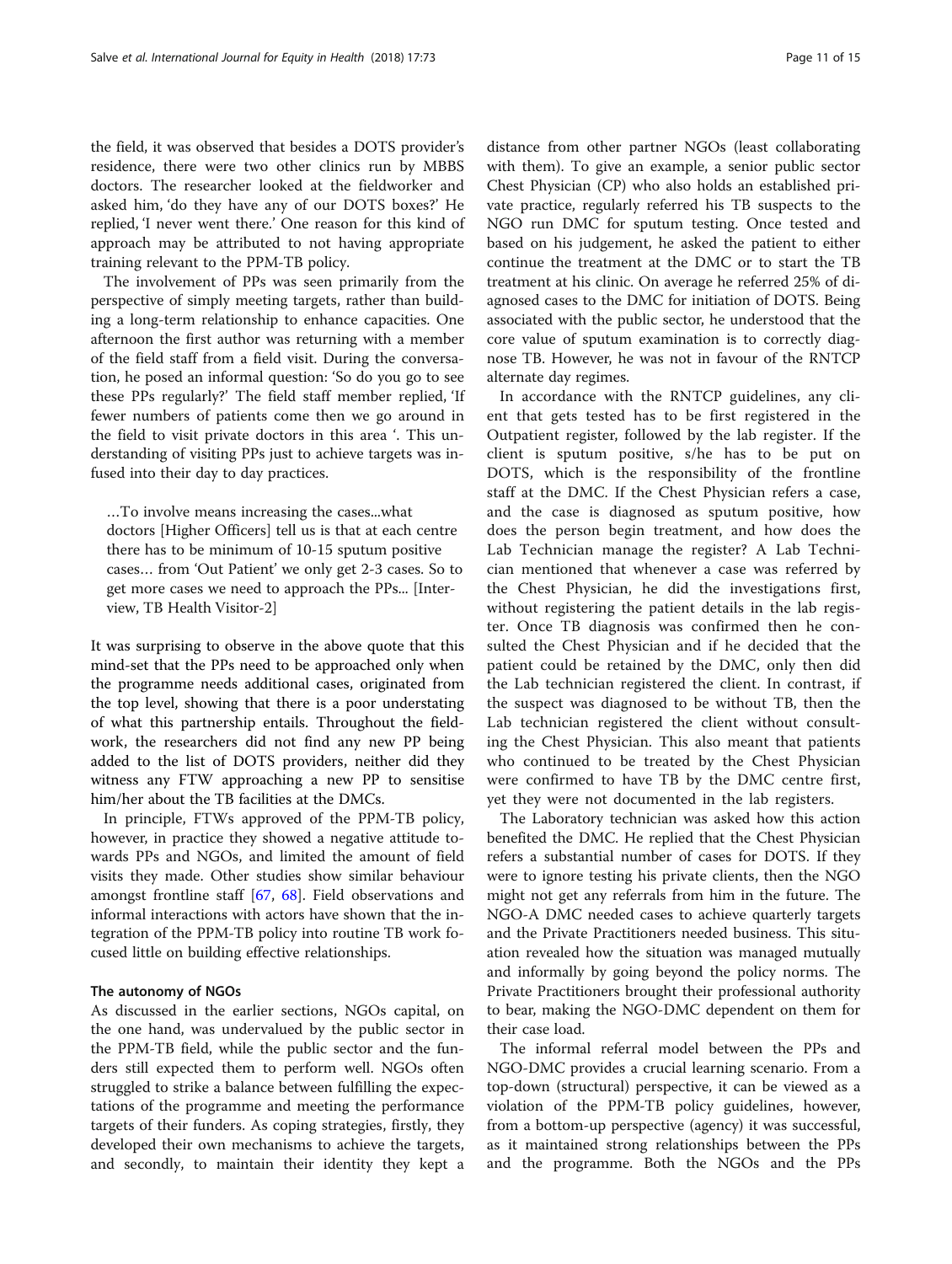mutually benefitted from it and ultimately delivered the timely service required by their clients. This story demonstrates Susan Barrett and Colin Fudge's characterisation of the relationship between 'policy and action' as a negotiation process [\[26\]](#page-13-0).

According to Bourdieu's theory, the Frontline workers were rewriting the rules of the game in order to safeguard their 'position' in the field and to augment the 'position' of the TB Unit in comparison to the other TB units. They were breaking the rules by limiting field visits, developing informal links with PPs, and least coordinating with NGOs, which itself had become the ultimate metric in the game operating out at the TB unit.

## Conclusions

The nature of this study was exploratory. The main focus was not on assessing policy outcomes in terms of successes or failures, but on understanding the individual voices and challenges different actors face, and the effect on partner relationships. Drawing on an anthropological approach it explored the social relationships and interactions among the health workforce, the values and meanings ascribed to those relationships, and to the power dynamics within the health system at the local level.

The strength of the study lies in the insights it provides through observations and informal interactions made in the field on a day to day basis as well as its multi-actor perspective. Unlike other policy implementation studies where the focus of the work has been on single actors - e.g., frontline workers [\[68\]](#page-14-0), programme managers  $[69]$  $[69]$ , and health care providers  $[70]$  $[70]$  – this study adopted a multi-actor perspective across different sectors, seeking to provide a more holistic understanding of the implementation process of the PPM-TB policy.

The study found that programme managers, frontline TB workers, NGOs, and private practitioners all had a crucial role to play in TB partnerships. They were widely regarded as valued contributors with distinct social skills and capabilities within their organizations and professions. However, their potential contributions towards programme implementation tended to be unrecognized at the bottom level of the policy implementation chain. These actors constantly struggled for recognition and used different mechanisms to position themselves alongside other actors within the programme that further complicated the relationships between different actors. To summarize the analysis, PPM-TB can be seen as 'the field' that in itself represents an intersection between the relatively discrete fields of the public, private and NGO sectors. Each of these discrete fields had individual actors operating within them, who also came to play an important role in the shared field of PPM-TB. Due to the varying degrees of 'capital resources' available in their particular field – as well as the shared field – they were constantly positioning themselves in relation to other actors. Although the different actors were widely regarded as valued contributors who possessed distinct social skills and capabilities within their organizations and professions, their potential contributions towards programme implementation remained poorly recognized, making them feel they were being poorly treated. As a result, all actors constantly struggled to find meanings in their involvement with TB programme and used their different coping strategies to retain their positions in the shared field of PPM-TB: FTWs approached PPs selectively; PPs avoided referring patients; the IMA forced measures at the policy level to discredit non-allopaths; and NGOs developed their own referral models.

The application of Bourdieu's theoretical insights in this analysis has specifically enabled us to provide a contextual understanding of the complex process of policy implementation at the local level. These insights have helped us go beyond the field description and look into the social realties hidden in the implementation process of public-private partnerships for TB control. They have specifically helped reveal how the social practices of actors became routinely embedded and integrated into their social contexts, and the way they searched for meanings to characterize their relationships.

The study contributes to our understanding of implementation of PPP for TB control and builds knowledge to help policy makers and programme managers strengthen and effectively implement strategies to enable stronger governance of these partnerships. The actors entrusted with carrying out the implementation of a policy or programme, operate within the capital resources available to them in their particular professional field. A policy or programme can only succeed if the positions of those implementing it are recognized by showing respect to them, and by indicating that the programme needs their active participation. Such recognition needs to go hand in hand by truly involving them, which could include incentives (both economic and non-economic) for their efforts. This might increase their enthusiasm and make them feel 'responsibility' towards the policy/programme they are involved in implementing. If this enthusiasm is supported by a strong shared vision, through imparting adequate information about the policy intentions, it will bring meaning to their relationships with other actors, thereby contributing to a strengthened system.

This above paragraph identified some key relational elements in the implementation of PPP. These relational elements are interlinked, exert influence on each other, and are complex in nature. Further studies on PPPs should take into account these elements that would help build a framework for evaluation and implementation of PPPs.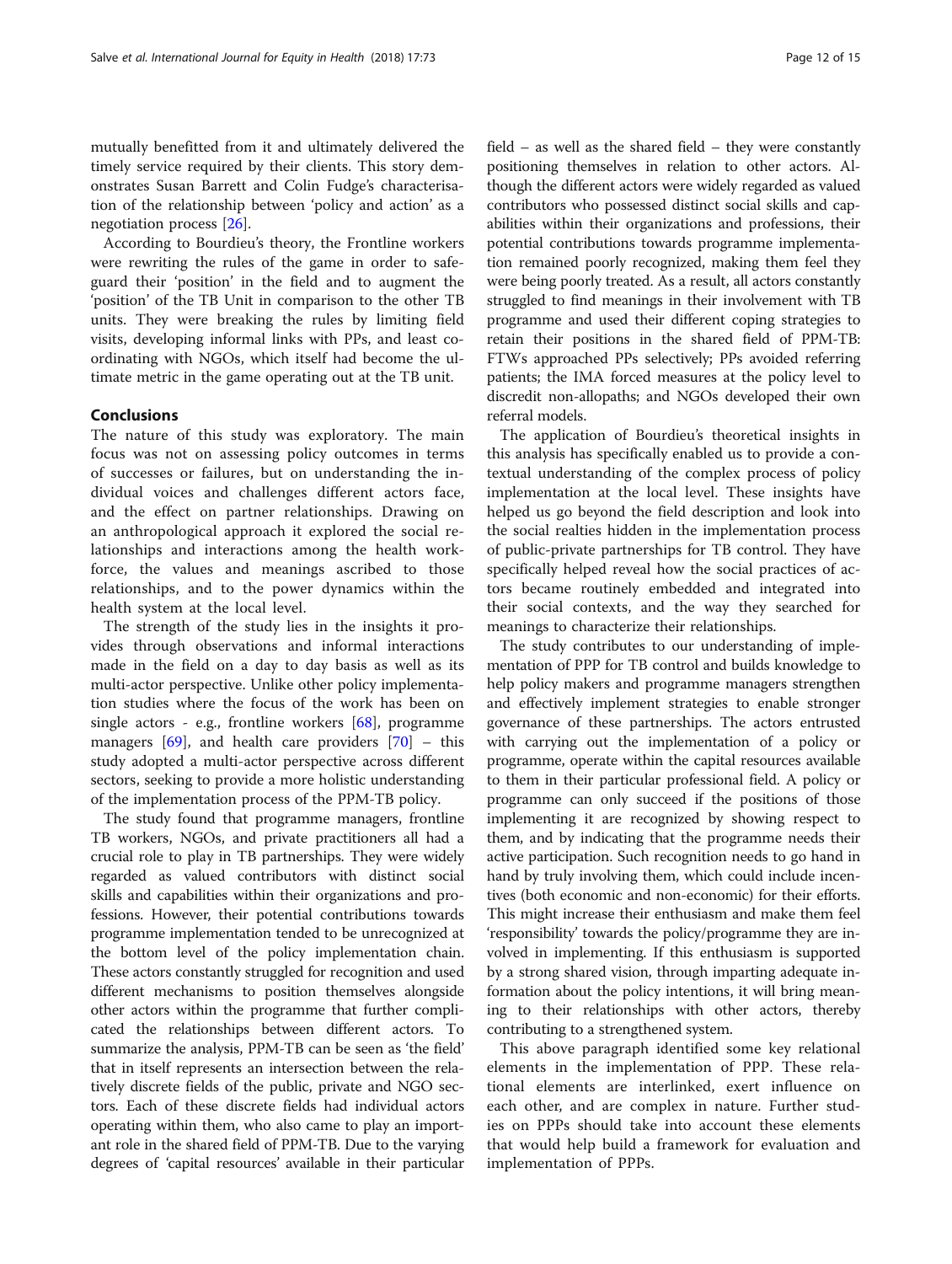<span id="page-12-0"></span>Ultimately, the paper argues that in ethnographic 'implementation' studies with multi-actor perspectives, a focus on individual and organizational positions in relation to others helps to provide a better understanding of the complex relationships found in partnerships policies (in low and middle-income countries). This more comprehensive understanding of these processes is a prerequisite for strengthening local health systems through more effective partnership strategies by bridging the gap between field-level practices and central policy intentions.

## **Endnotes**

WHO defines public-private mix (PPM) for TB control as 'strategies that link all healthcare entities within the private and public sectors (including health providers in other governmental ministries) to national tuberculosis programmes for expansion of DOTS activities' [4:1].

 $2^2$ The Designated Microscopy Centres (DMCs) are the crucial places where the TB suspect or a TB patient first comes into contact with the TB programme. The DMCs could also be seen as a "gateway" or an entry point for the TB suspect or a TB patient to access the TB diagnostic and treatment services offered by the RNTCP. Any TB suspect or a TB patient has to go via this route to be officially enrolled in the TB programme. <sup>3</sup>

<sup>3</sup> Fifteen Primary Health Institutions (PHIs); three Civil Dispensaries (CDs); five Urban Health Posts (UHPs); one Area Hospital (AH); and one Employees' State Insurance (ESI) Hospital.

<sup>4</sup>Self-Representation: As per the Gale Dictionary of Psychoanalysis, self - representation is 'the image the subject has of him or herself based on his her own interpretation. It is one of the factors of the ego and its representation as termed "an individual, differentiated, real, and permanent entity" (Racamier) particularized by a distinctive history and modes of feeling, thinking, and doing.' (Gale T. International Dictionary of Psychoanalysis, 1st Edition. Macmillan Reference USA; 2005.)

#### Abbreviations

DMC: Designated Microscopy Centre; DOTS: Directly Observed Treatment Short-course; DTO: District Tuberculosis Officer; FGD: Focus Group Discussion; FTW: Frontline TB Worker; IMA: Indian Medical Association; NGO: Non-Government Organization; PP: Private Practitioner; PPM: Public–Private Mix; PPP: Public Private Partnership; RNTCP: Revised National Tuberculosis Control Programme; RMP: Registered Medical Practitioner; STS: Senior Treatment Supervisor; TB: Tuberculosis; TU: Tuberculosis Unit

#### Acknowledgements

We are grateful to all participants of this study, for their precious time and valuable insights. Without such privileged access, this research would never have been possible. We wish to acknowledge participants by name, but out of ethical considerations, will refrain from doing so. Sincere thanks to the Commonwealth Scholarship Commission (CSC)-UK for providing the financial support that made this research possible. This paper was presented at the Third Global Symposium on Health Systems Research held in Cape Town in the year 2014. Thanks to Dr. Carlos Bruen (Royal College of Surgeons in Ireland) for his

constructive comments on the earlier thoughts of this paper. The preparation of the paper benefitted from discussion at an April 2016 writing workshop organised by the Consortium for Health Systems Innovation and Analysis (CHESAI) to generate deeper Southern-led perspectives on health systems and governance issues, CHESAI is funded by a grant from the International Development Research Centre, Canada.

#### Funding

This paper is part of the PhD work done by first author. The Commonwealth Scholarship Commission (CSC)-UK for provided the financial support that made this research possible.

#### Availability of data and materials

The datasets generated during and/or analyzed during the current study are not publicly available due to confidentiality and anonymity of participants.

#### Authors' contributions

SS made substantial contributions to the conception and design of the paper. He initiated first draft of this manuscript, coordinated with other coauthors worked on their comments /suggestions and led subsequent drafts up to this finalized manuscript. KH gave inputs over the final drafts, and contributed substantially to the theoretical discussions of the manuscript. KS gave inputs, edited drafts and contributed to critical revision of the manuscript for important intellectual content. JP helped to develop the first draft of the manuscript and contributed through critical revisions to the final draft. All authors read and approved the final manuscript.

#### Ethics approval and consent to participate

Close attention was paid in respecting ethical considerations for social science research [\[52](#page-13-0)]. In a formal interview setting the right to informed consent was strictly observed: written or verbal consent was sought from the respondents giving them as much information about the purpose of the interview, the estimated time required, and the outcome of the study. Measures to safeguard the anonymity and confidentiality of the respondents were observed at all times during the fieldwork and data analysis process. Ethical clearance for this study was obtained from the Institutional Ethics Committee of the London School of Hygiene and Tropical Medicine (LSHTM), London, UK and the Local Indian Ethics Committee.

#### Competing interests

The authors declare that they have no competing interests.

#### Publisher's Note

Springer Nature remains neutral with regard to jurisdictional claims in published maps and institutional affiliations.

#### Author details

<sup>1</sup> Health Governance Hub Public Health Foundation of India, Plot No. 47 Sector 44, Institutional Area, Gurgaon, Haryana 122002, India. <sup>2</sup>Department of Global Health and Development, London School of Hygiene and Tropical Medicine, Keppel Street, London WC1E 7H, UK. <sup>3</sup>Departments of Clinical Research and Global Health and Development, London School of Hygiene and Tropical Medicine, Keppel Street, London WC1E 7H, UK.

## Received: 12 October 2017 Accepted: 29 May 2018 Published online: 07 June 2018

#### References

- 1. Raman AV, Björkman JW. Public-private partnerships in health Care in India: lessons for developing countries. Taylor & Francis; 2008.
- 2. Balabanova D, Oliveira-Cruz V, Hanson K. Health Sector Governance and Implications for the Private Sector. Discussion paper prepared for the Rockefeller Foundation–Sponsored Initiative on the Role of the Private Sector in Health Systems in Developing Countries. Technical partner paper 9. Washington, DC: Results for Development Institute; 2008.
- 3. World Health Organisation. The Global Plan To Stop TB 2011–2015. Transforming The Fight Towards Elimination of TB. Geneva: WHO; 2011.
- 4. World Health Organisation. Public-private mix for DOTS: report of the second meeting of the PPM subgroup for DOTS expansion. Geneva: WHO. WHO/HTM/TB/2004. 2004:338.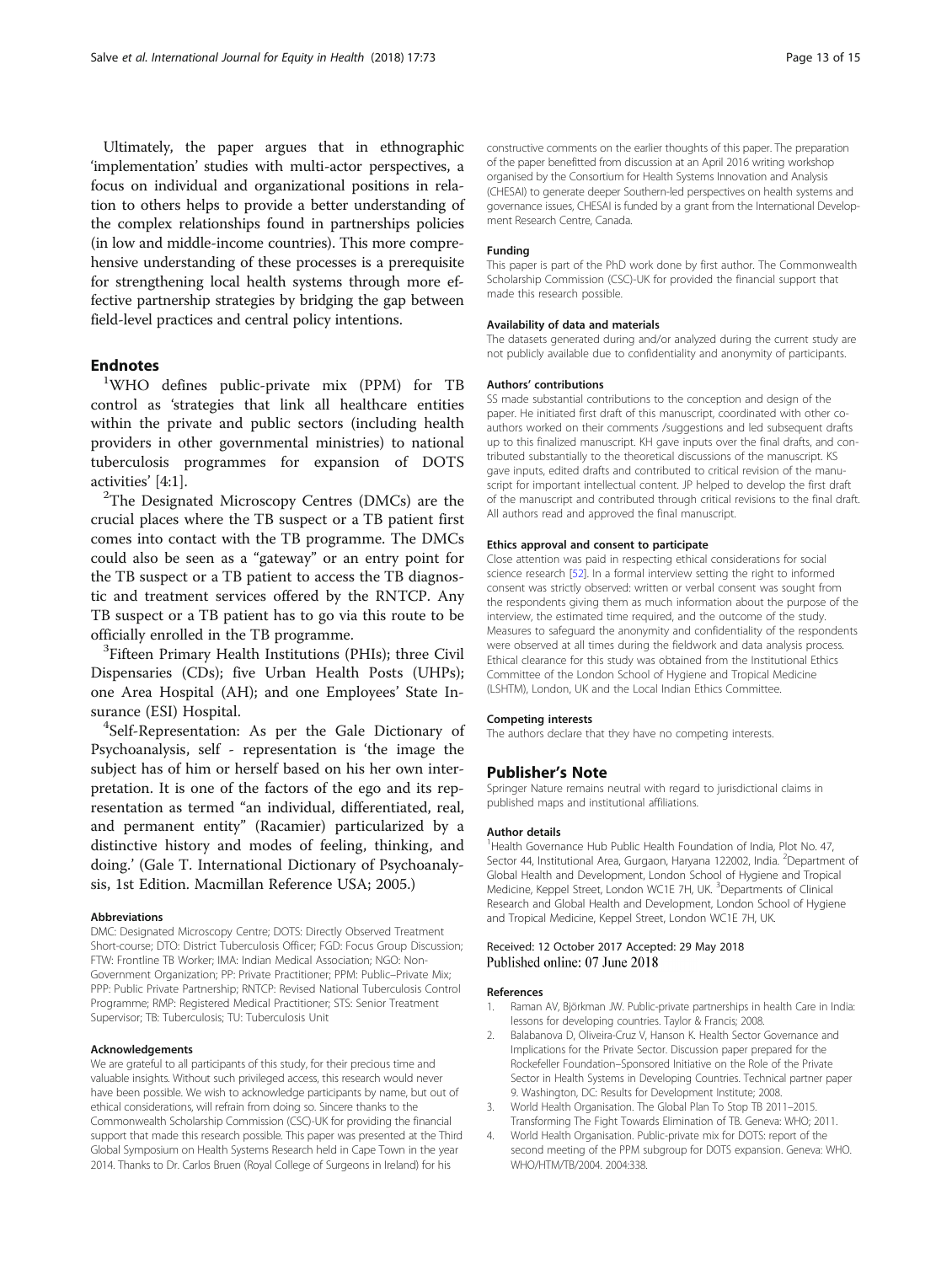- <span id="page-13-0"></span>5. World Health Organisation. Global Tuberculosis Report 2017. Geneva: WHO. [http://www.who.int/tb/publications/global\\_report/en/](http://www.who.int/tb/publications/global_report/en/) (2017). Accessed 09 Apr 2018.
- 6. Ministry of Health and Family Welfare. TB INDIA 2018 RNTCP Annual Status Report. New Delhi: Central TB Division, MOHFW. <http://www.tbcindia.nic.in/> (2018). Accessed 09 Apr 2018.
- 7. Ministry of Health and Family Welfare. TB INDIA 2017 RNTCP Annual Status Report. New Delhi: Central TB Division, MOHFW. <http://www.tbcindia.nic.in/> (2017). Accessed 29 Jan 2018.
- 8. World Health Organisation. Public-private mix for DOTS: towards scaling up. Report from the 3rd meeting of the PPM subgroup for DOTS expansion. Geneva: WHO. WHO/HTM/TB/2005356; 2005.
- 9. Ministry of Health and Family Welfare. Involvement of Private Practitioners in the Revised National Tuberculosis Control Programme. New Delhi: Central TB Division, MOHFW. 2002. <http://www.tbcindia.nic.in>. Accessed 20 June 2008.
- 10. Ministry of Health and Family Welfare. Involvement of non-governmental organizations in the Revised National Tuberculosis Control Programme. New Delhi: Central TB Division, MOHFW. 2001. <http://www.tbcindia.nic.in>. Accessed 20 June 2008.
- 11. Engel N, van Lente H. Organisational innovation and control practices: the case of public–private mix in tuberculosis control in India. Sociol Health Illn. 2014;36(6):917–31.
- 12. Ministry of Health and Family Welfare. National Guideline For Partnership. New Delhi: Central TB Division, MOHFW. 2014. <http://www.tbcindia.nic.in> .14 Aug 2015.
- 13. Widdus R. Public-private partnerships for health require thoughtful evaluation. Bull World Health Organ. 2003;81:235.
- 14. World Health Organisation. Everybody's business. Strengthening health systems to improve health outcomes: WHO's framework for action. Geneva: WHO; 2007.
- 15. Buse K, Walt G. Global public-private partnerships: part I–A new development in health? Bull World Health Organ. 2000;78:549–61.
- 16. Caines K, Buse K, Carlson C, de Loor RM, Druce N, Grace C, Pearson M, Sancho J, Sadanandan R. Assessing the Impact of Global Health Partnerships. London: DFID Health Resource Center. 2004.[http://www2.ohchr.org/english/issues/](http://www2.ohchr.org/english/issues/development/docs/WHO_synthesis.pdf) [development/docs/WHO\\_synthesis.pdf.](http://www2.ohchr.org/english/issues/development/docs/WHO_synthesis.pdf) Accessed 27 Feb 2014.
- 17. Buse K, Walt G. Global public-private partnerships: part II-what are the health issues for global governance? Bull World Health Organ. 2000;78:699–709.
- 18. Asante AD, Zwi AB. Public-private partnerships and global health equity: prospects and challlenges. Indian J Med Ethics. 2007;(4):176–80.
- 19. Engel N. Innovation dynamics in Tuberculosis control in India: The shift to new partnerships. Working paper series, United Nations University - Maastricht Economic and Soc Res and training centre on Innovation and Technology Keizer Karelplein 19, 6211 TC Maastricht, The Netherlands, 2009–40. 2009.
- 20. Kapilashrami A. Understanding public private partnerships: the discourse, the practice, and the system wide effects of the global fund to fight AIDS, tuberculosis, and malaria. Queen Margaret University 2010.
- 21. Hanefeld J, Musheke M, What impact do Global Health initiatives have on human resources for antiretroviral treatment roll-out? A qualitative policy analysis of implementation processes in Zambia. Hum Resour Health. 2009;7:8.
- 22. Hanlin R. Partnerships for vaccine development: building capacity to strengthen developing country health and innovation. University of Edinburgh. 2008.
- 23. Ogden JA, Porter JDH. The politics of Partnership in Tropical Public Health: researching tuberculosis control in India. Soc Policy Adm. 2000;34:377–91.
- 24. Ramiah I, Reich MR. Building effective public-private partnerships: experiences and lessons from the African comprehensive HIV/AIDS partnerships (ACHAP). Soc Sci Med. 2006;63:397–408.
- 25. George A. 'By papers and pens, you can only do so much': views about accountability and human resource management from Indian government health administrators and workers. Int J Health Plann Manag. 2009;24:205–24.
- 26. Barrett SM, Fudge C. Policy and Action. Essays on the Implementation of Public policy London: Methuen. In: Hill MJ, Hupe PL, editors. Implementing Public Policy. London: Sage; 1981.
- 27. Elmore RE. and policy decisions. Political Science Quarterly. 1979–1980. 94(4): 601–16. In George A. 'By papers and pens, you can only do so much': views about accountability and human resource management from Indian government health administrators and workers. Int J Health Plann Manag 2009; 24:205–224.
- 28. Hjern B, Porter DO. Implementation structures: a new unit of administrative analysis. Organisation Studies. 1981;2:211–27.
- 29. Harper I. Anthropology, DOTS and Understanding tuberculosis control in Nepal. J Biosoc Sci. 2006;38:57–67.
- 30. Behague DP, Storeng KT. Collapsing the vertical-horizontal divide: an ethnographic study of evidence-based policymaking in maternal health. Am J Public Health. 2008;98:644–9.
- 31. Harries K. Reconciling Organisational Intent and Local Strategies: An indepth study of health workers in an urban leprosy project in India. Department of Public Health and Policy, London School of Hygiene and Tropical Medicine, University of London, 2009.
- 32. Lewin SA. The organisation of TB nursing work in primary health clinics in cape town, South Africa. London School of Hygiene and Tropical Medicine, faculty of Medicine; 2004.
- 33. Kaler A, Watkins SC. Disobedient distributors: street-level bureaucrats and would-be patrons in community-based family planning programs in rural Kenya. Stud Fam Plan. 2001;32:254–69.
- 34. Murray SF, Elston MA. The promotion of private health insurance and its implications for the social organisation of healthcare: a case study of private sector obstetric practice in Chile. Sociol Health Illn. 2005;27:701–21.
- 35. Ingram H, Schneider AL, Deleon P. Social construction and policy design. In: Sabatier PA, editor. Theories of the policy process. Boulder: CO: Westview Press; 2007.
- 36. Aitken J-M. Voices from the inside: managing district health services in Nepal. Int J Health Plann Manag. 1994;9:309–40.
- 37. Atkinson S, Medeiros RL, Oliveira PH, de Almeida RD. Going down to the local: incorporating social organisation and political culture into assessments of decentralised health care. Soc Sci Med. 2000;51:619–36.
- 38. Barker C. Cultural Studies: Theory and practice. London: Sage; 2005.
- 39. Wacquant L. 'Pierre Bourdieu'. In Rob S, editor. Key contemporary thinkers. Second edition. London and New York: Macmillan; 2006.
- 40. McNeill F, Burns N, Halliday S, Hutton N, Tata C. Risk, responsibility and reconfiguration: penal adaptation and misadaptation. Punishment & Society. 2009;11:419–42.
- 41. Bourdieu P. The logic of practice: Stanford University Press; 1990.
- 42. Bourdieu P. Distinction: a social critique of the judgement of taste. Harvard University Press 1984. In Power Cube [http://www.powercube.net/other](http://www.powercube.net/other-forms-of-power/bourdieu-and-habitus)[forms-of-power/bourdieu-and-habitus.](http://www.powercube.net/other-forms-of-power/bourdieu-and-habitus) Accessed 18 June 2013.
- 43. Bourdieu P. Outline of a theory of practice. London: Cambridge University Press; 1977.
- 44. Bourdieu P. The Forms of Capital. In: Richardson JG, editor. Handbook of Theory and Research for the Sociology of Education. New York: Greenwood Press; 1986. p. 241–58.
- 45. Navarro Z. In search of a cultural interpretation of power: the contribution of Pierre Bourdieu. IDS Bull. 2006;37(6):11–22.
- 46. Upadhyay VS, Pandey G. History of anthropological thought. In: Concept publishing company; 1993.
- 47. Hammersley M. What's wrong with ethnography? Methodological explorations. London: Routledge. In Ritchie J, Lewis J, editor. Qualitative Research Practice: A Guide for Social Science Students and Researchers. SAGE Publications. 1992. P. 264.
- 48. Bernard HR, Bernard HR. Research methods in anthropology: qualitative and quantitative approaches: AltaMira Press; 2006.
- 49. Braun V, Clarke V. Using thematic analysis in psychology. Qual Res Psychol. 2006;3:77–101.
- 50. Geertz C. Thick description: toward an interpretive theory of culture. In: Geertz C, editor. The interpretation of cultures. New York: Basic Books; 1973.
- 51. Reeves S, Albert M, Kuper A, Hodges BD. Why use theories in qualitative research? BMJ. 2008;337
- 52. Ritchie J, Lewis J. Qualitative research practice: a guide for social science students and researchers: SAGE Publications; 2003.
- 53. Rao KD, Ramani S, Hazarika I, George S. When do vertical programmes strengthen health systems? A comparative assessment of disease-specific interventions in India. Health Policy and Plan. 2014;29(4):495–505.
- 54. Ministry of Health and Family Welfare. Revised Schemes for NGOs and Private Providers. New Delhi: Central TB Division, MOHFW; 2008. [http://](http://www.tbcindia.nic.in) [www.tbcindia.nic.in](http://www.tbcindia.nic.in). Accessed 15 Mar 2009.
- 55. Freidson E. Profession of medicine: a study of the sociology of applied knowledge: University of Chicago Press; 1988.
- 56. Freidson E. Profession of medicine: a study of the sociology of applied knowledge. New York: Harper & Row; 1970.
- 57. Strauss DC, Thomas JM. What does the medical profession mean by "standard of care?". J Clin Oncol. 2009;27(32):192–3.